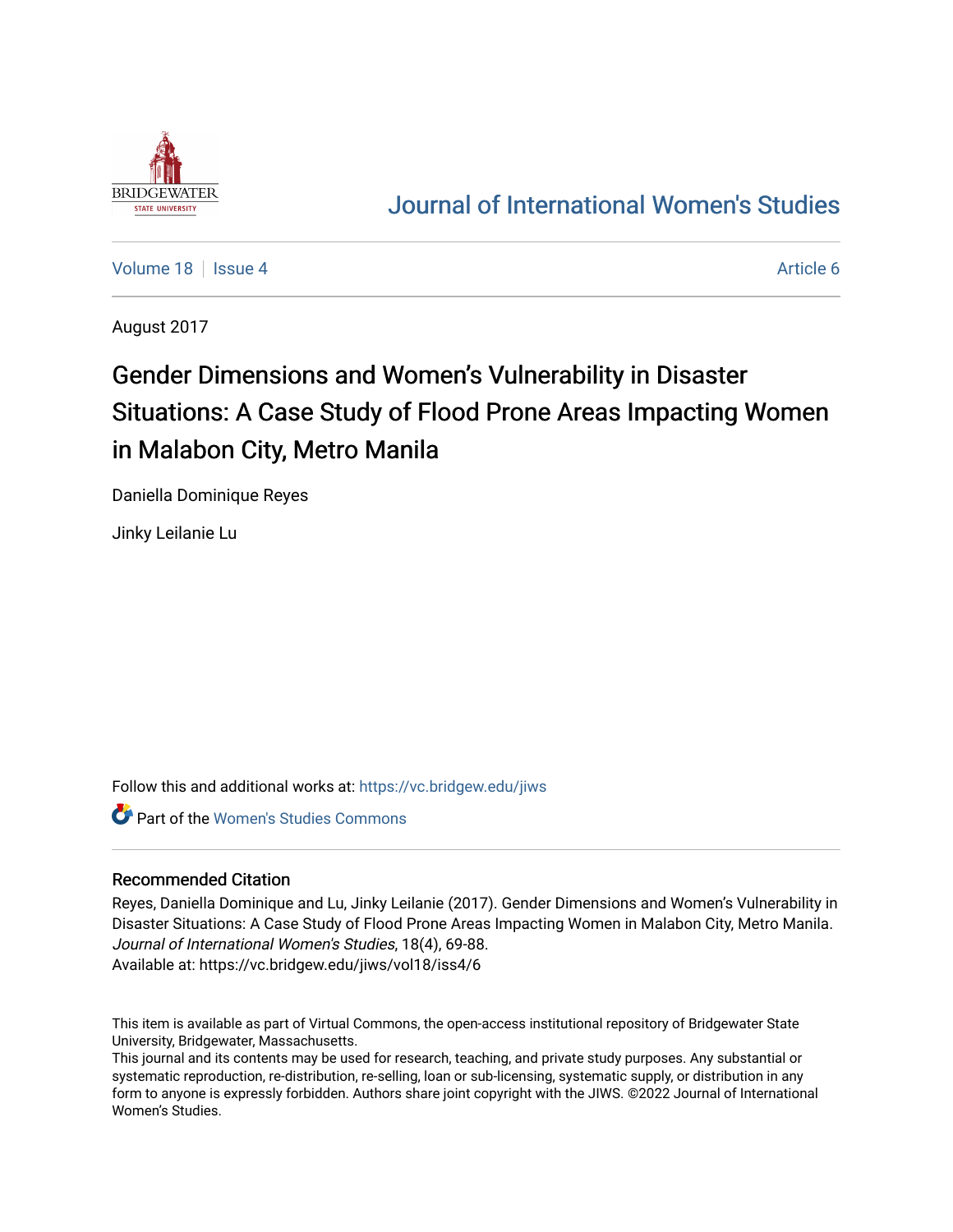#### Reyes and Lu: Gender Dimensions in Disaster Situations

This journal and its contents may be used for research, teaching and private study purposes. Any substantial or systematic reproduction, re-distribution, re-selling, loan or sub-licensing, systematic supply or distribution in any form to anyone is expressly forbidden. ©2017 Journal of International Women's Studies.

## **Gender Dimensions and Women's Vulnerability in Disaster Situations: A Case Study of Flood Prone Areas Impacting Women in Malabon City, Metro Manila**

By Daniella Dominique Reyes<sup>[1](#page-1-0)</sup> and Jinky Leilanie  ${\rm Lu^2}$  ${\rm Lu^2}$  ${\rm Lu^2}$ 

## **Abstract**

Disasters are common in the Philippines, the effects of which are more adverse in the metropolis, characterized by population crowding and presence of geophysical hazards. Malabon City in Metro Manila is characterized by such risk factors to disasters. The target population of this study were women as they frequently remain at home while their husbands are out for work. The methodologies were both qualitative and quantitative through the use of key expert and subject interviews, and a survey questionnaire respectively. The objectives of the study were to look into the structure of Philippine disaster management, to investigate the role of institutions in the vulnerability of women to local disasters, and to identify the various experiences of disasters among women. The data showed that gender sensitivity was not included in reaching out to victims of disasters and that resilience is associated with reverting back to pre-disaster conditions without any mechanisms for preventing disasters. From the data, it can be surmised too that institutional intervention was not sufficient to mitigate the adverse effects of disasters due to its weak contribution to gendered social protection, the existence of politically induced discrimination, and the inadequacy of the services of the government. The vulnerability of households and communities to disaster occurrence is dependent on the interplay between natural and socioeconomic conditions. In this interplay, the institutional role is vital in responding to mitigating natural disasters and to improve socio-economic conditions both before and after disasters.

*Keywords:* Disasters, Women in disasters, Institutional responses to disasters, Gender sensitivity in disasters

## **Introduction**

l

This study looked into the function and role of institutional factors particularly the national and local governments in disaster response and mitigation as well as the experiences of women to disaster situations in flood-prone Malabon City in the Philippines. The study site, Malabon City in

<span id="page-1-0"></span><sup>&</sup>lt;sup>1</sup> Political Science Graduate, University of the Philippines Manila

<span id="page-1-1"></span><sup>2</sup> Research Professor 12, National Telehealth Center, National Institutes of Health, University of the Philippines Manila, [jinky\\_lu@yahoo.com;](mailto:jinky_lu@yahoo.com) [jdlu@up.edu.ph.](mailto:jdlu@up.edu.ph) Jinky Leilanie Lu who holds a Master Degree of Occupational Health and PhD in Sociology is a Research Professor of the National Institutes of Health, University of the Philippines Manila. She has authored two books, *Gender, Information Technology, and Health,* which won the National Academy of Science and Technology book award in 2010, and reprinted by the University of Hawaii Press, 2007, and *Basics of Occupational Health and Safety: Guidebook for Practitioners and Industries*. She has produced 38 journal articles, and 28 of which are Science Citation Indexed. She also contributed a chapter in the Handbook of Anthropometry Physical Measures of Human Form in Health and Disease, published by Springer in 2012; and has published several gender and women study articles. Prof. Lu is a staunch advocate, both as an engaged academic and scientist, in promoting well-being and gender equity at work through occupational epidemiology, especially among vulnerable populations. She is currently the head of the Gender Program of the NIH in the University of the Philippines Gender and Development Program.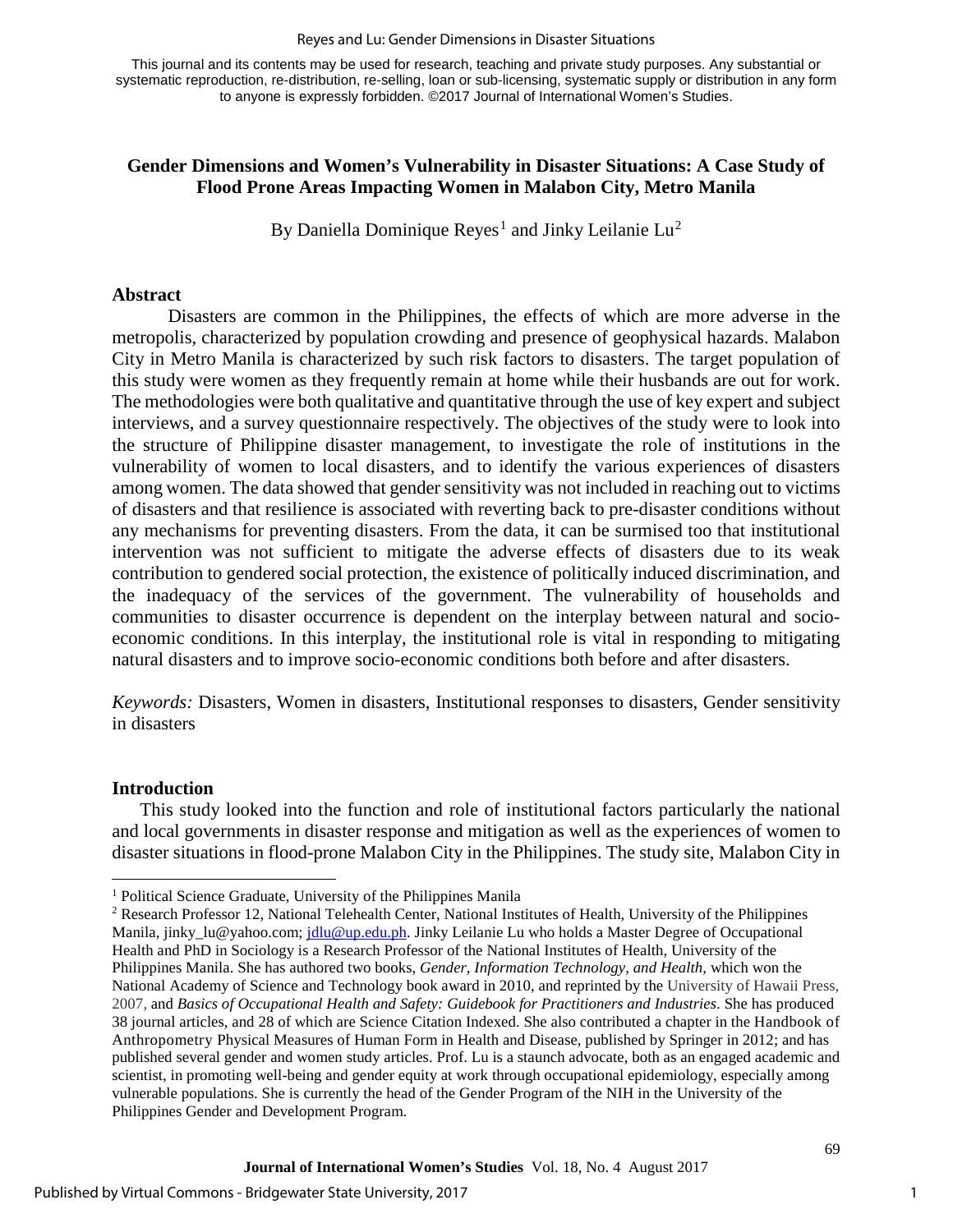Metro Manila, is referred to as the 'local Venice" in the Philippines due to the constant flooding [1]. The households in the study site belong to the low-income groups and the women take the brunt of household responsibilities as they mainly remain in the homes.

Numerous efforts are being made by the government to mitigate the effects of disasters to the Filipino people. However, gender-specific concerns have yet to be concretized in disaster response and mitigation in the country. The intervention of government and other institutions is important in averting the vulnerability of victims and affected communities.

The objectives of the study were to describe the experiences of women living in Malabon during disasters and their coping mechanisms, to identify institutional responses to disasters, and to know where women are in the disaster risk reduction and mitigation program of the government. The target stakeholders are the women victims of disasters, the general public, relevant local and national government institutions, and non-governmental organizations.

It has been shown that women and girls are affected more adversely than men and boys in disaster situations in that the former suffer longer, and experience violence or greater insecurity long after a disaster [1]. Hence, gender issues are key issues in disaster management. In the Philippines, the law provides that women be an integral should factor in gender issues as an integral and substantive component, but in many programs, women are left out or not fully integrated.

## **Theoretical Framework**

The theoretical framework of the study was patterned after the *Access Model* developed by Blaikie et.al. in 1994. The model posits that the vulnerability of certain populations (or individuals) depends on the amount of access that they have towards capabilities, assets, and opportunities [2]. Using the *Access Model*, a high "access profile" will allow the population or the individual to reduce vulnerability to disasters. The model focuses on studying the vulnerability of certain population groups such as women at the micro-level, allowing for the inclusion of specific social organizations, relationships, and experiences [2].

The other components of the conceptual framework include gender sensitivity of the government's programs and actual female participation in the formulation and implementation of the disaster mitigation programs. Following these theoretical and conceptual frameworks, the results of the study are presented in the following thematic sections: natural hazards and risk factors in Malabon in Metro Manila; the experiences of the women respondents during disasters; access of the women respondents to programs and resources of the government; and then an analysis of the gender component of disaster responses and mitigation of the national government.

## **Structure of Philippine Disaster Risk Reduction**

The Philippine Disaster Risk Reduction and Management Act of 2010 or Republic Act 10121 provides the legal framework for disaster risk reduction in the country. This law establishes the National Disaster Risk Reduction and Management Plan (Philippine Disaster Risk Reduction and Management Act of 2010). The National Disaster Risk Reduction and Management Council is elaborated on Section 5 [3]. It is composed of various governmental departments, agencies, and commissions, with the Department of National Defence as its head. The chairperson of the National Commission on the Role of Filipino Women is automatically a member of the National Council (Philippine Disaster Risk Reduction and Management Act of 2010, Section 5, Subsection W) in order to ensure that women's concerns are included in the program [3].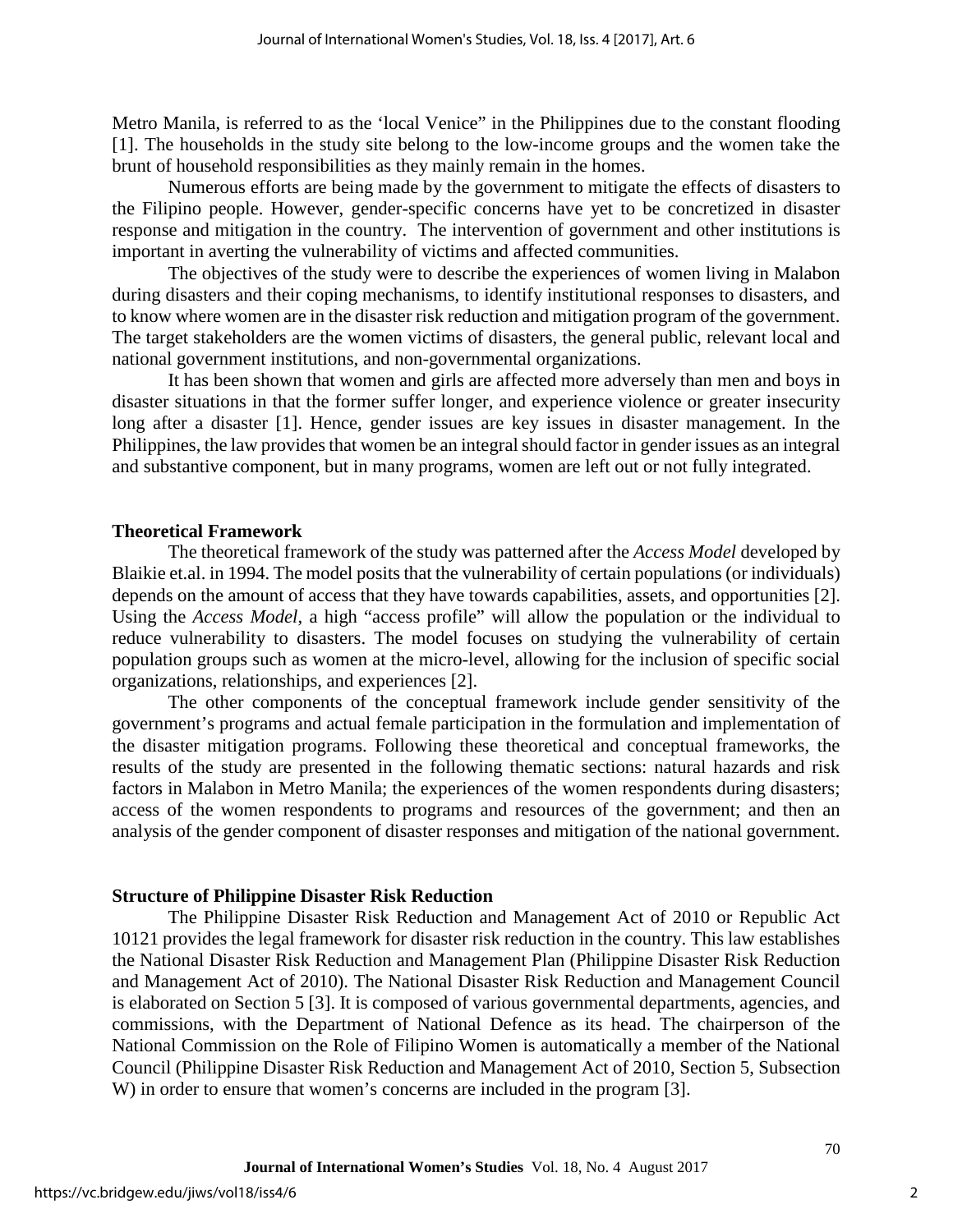The inclusion of gender-related concepts and programs are embodied in the Act. In Section 9, gender analysis is mandated to be institutionalized in the early recovery and post-disaster needs assessment activities of the office. Section 12, subsection C which discusses the functions of the Local Disaster Risk Reduction and Management Office asserts that the delivery of food, shelter, and medical supplies for women and children must be efficient, and has also encouraged the creation of a "special place" where mothers can come together to breastfeed and to find support in one another (Philippine Disaster Risk Reduction and Management Act of 2010) [3].

## *Philippine Agencies Tasked to Respond to Natural Disasters[3](#page-3-0)*

There are several agencies in the Philippines tasked and mandated to work together to respond to disasters including preparedness, coping and rebuilding. These are indicated below.

#### *Philippine Disaster Management Program*

The National Disaster Risk Reduction and Management Council (NDRRMC) formerly known as National Disaster Coordinating Council (NDCC) is the main agency responsible for preparing and responding to tragic and emergency situations in the country. It was created during the Marcos regime in 1978 under Presidential Decree No. 1566. Its function was to "advise the President on the status of preparedness programs, disaster operations and rehabilitation efforts undertaken by the government and private sectors." During the time of Macapagal-Arroyo administration, NDCC was renamed and reorganized as the National Disaster Risk Reduction and Management Council (NDRRMC) through Republic Act No. 10121. NDRRMC is also tasked to "develop a National Disaster Risk Reduction and Management Framework, which shall provide for comprehensive, all-hazards, multi-sectoral, inter-agency and community-based approach to disaster risk reduction and management" [4, 5].

Disaster Prevention and Mitigation; 2) Disaster Preparedness; 3) Disaster Response; and 4) Disaster Rehabilitation and Recovery, and this corresponds to the National Disaster Risk Reduction and Management Council structure [6,7].

## **Methodology**

 $\overline{a}$ 

## *Research Strategy*

This study used a mixed methods approach in data gathering. The research strategy for the study was sequential where quantitative data were gathered from the target population and was supplemented by qualitative data through interviews. Experts and key informants were also interviewed. In a sequential strategy for a mixed method research, the data collection process is described to be iterative where the information in one aspect contributes to the information in the other aspect [8]. Qualitative data were used to fill in the gaps, or enrich further, the information gathered from the quantitative aspect [9]. See Table 1.

<span id="page-3-0"></span><sup>&</sup>lt;sup>3</sup> Given the scientific fact of climate change, so-called "natural" disasters are aggravated and can even be initiated by human factors, including weak institutional arrangements in governance. Environmental issues are merely secondary to developmental projects of governments in exacerbating the impacts and even creating the context in which stronger and more frequent storms impact human societies, even if these are environmentally destructive. And even after a disaster has occurred, there is a lack of genuine and appropriate institutional mechanism to address the lingering ill-effects to the community.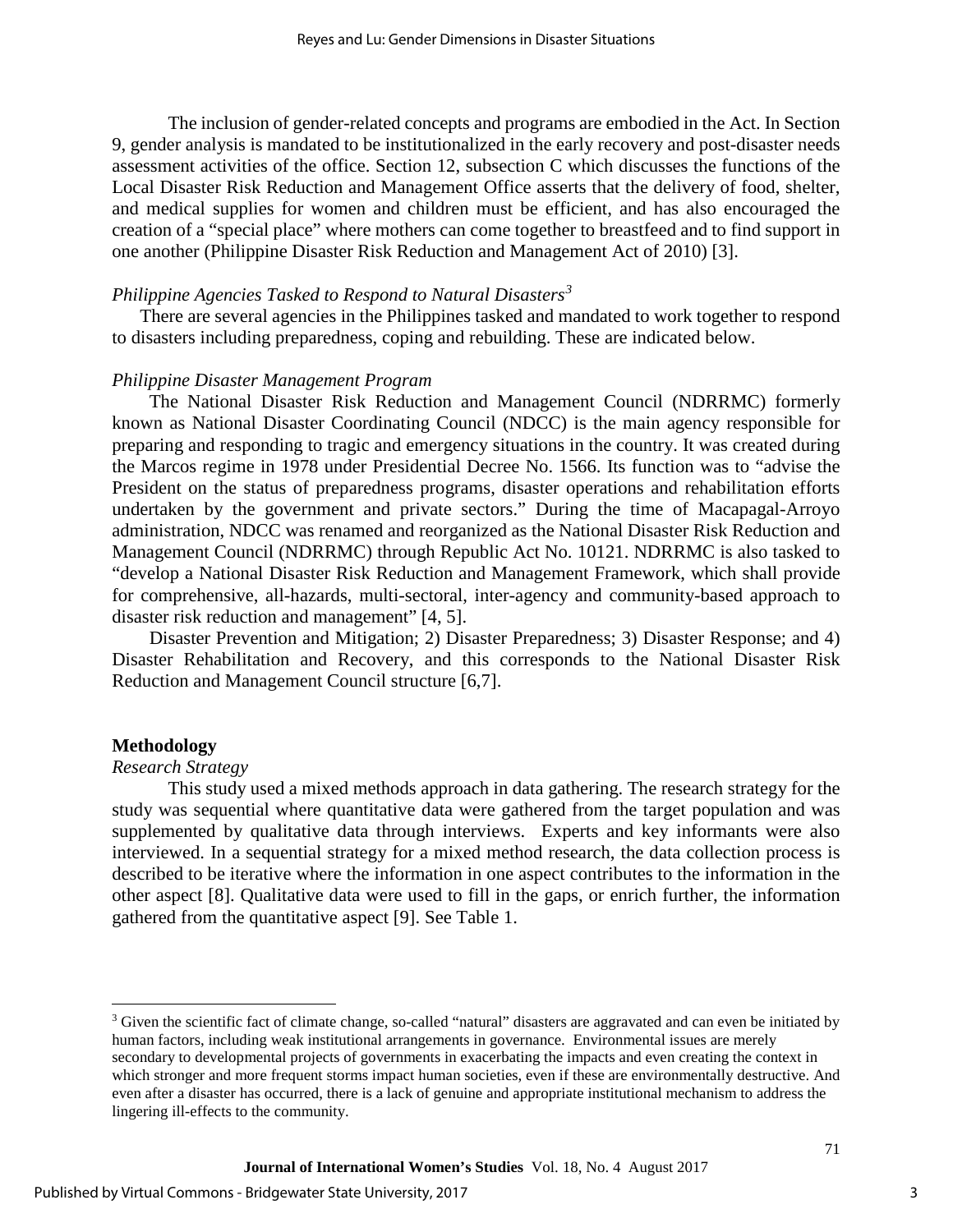| Factors              | <b>Research Strategy</b>               |
|----------------------|----------------------------------------|
| Implementation       | Sequential – Quantitative Aspect first |
| Priority             | Quantitative data                      |
|                      | qualitative data to support and        |
|                      | enrich quantitative Data               |
| Point of Integration | At data presentation                   |
|                      |                                        |

## **Table 1. Summary of Research Strategy**

*Creswell, 2003* [9]

## *Target Population and Unit of Analysis*

The target population of the study consisted of the women in the most flood prone area in the City of Malabon, Barangay Catmon [10]. The City of Malabon is a low-lying coastal city. The city is notoriously known as one of the more disaster prone areas in the capital, due to its geographical make up. Three rivers encircle the city, namely the: Tullahan, Malabon, and Navotas Rivers which, during high tide, cause flooding in the adjacent areas. In addition, high population density and improper waste management contribute to the intensity of the flooding. Aside from flooding, the area is also susceptible to earthquakes, liquefaction, and storm surges [10]. The study focused on Barangay Catmon. The barangay is considered as one of the most disaster-prone areas in the city to typhoons [11].

For the qualitative part, purposive and criterion sampling was employed [12]. The inclusion criteria were: (1) women who experienced disasters in their locality, but had (2) survived it and are (3) now part of community-based disaster response programs or the local government. Six women were interviewed.

For the quantitative part, simple random sampling within the barangay was used. The sample size for the target population is 68 computed using 90% margin of error. The formula used was [13]:

$$
ss = \frac{Z^2 * p * (1-p)}{C^2}
$$

Where:

 $Ss =$ Sample Size  $Z =$  Degree of Reliability (1.645 for 90% Margin of Error)  $p = True$  proportion of getting a good sample  $(0.5)$  $C =$ Margin of error (0.10 for 90%)

The above equation generated a total sample of 68. The data provided by the local city government for the population size of the entire Malabon City was 353,337 as of 2010 (latest data available) wherein 176,817 were women, and 176,073 were males (representing almost a 1:1 female-male ratio). In the specific target area, Barangay Catmon, the most flooded among all the communities in Malabon, the population is 36,420 (no gender-disaggregated data, however, the mean household size is 5). The survey targeted the households as the unit of analysis. The female head of the household was selected for the survey.

The survey data were encoded and analyzed using SPSS 13.0. The key informant interviews were encoded thematically based on the variables being investigated in this study.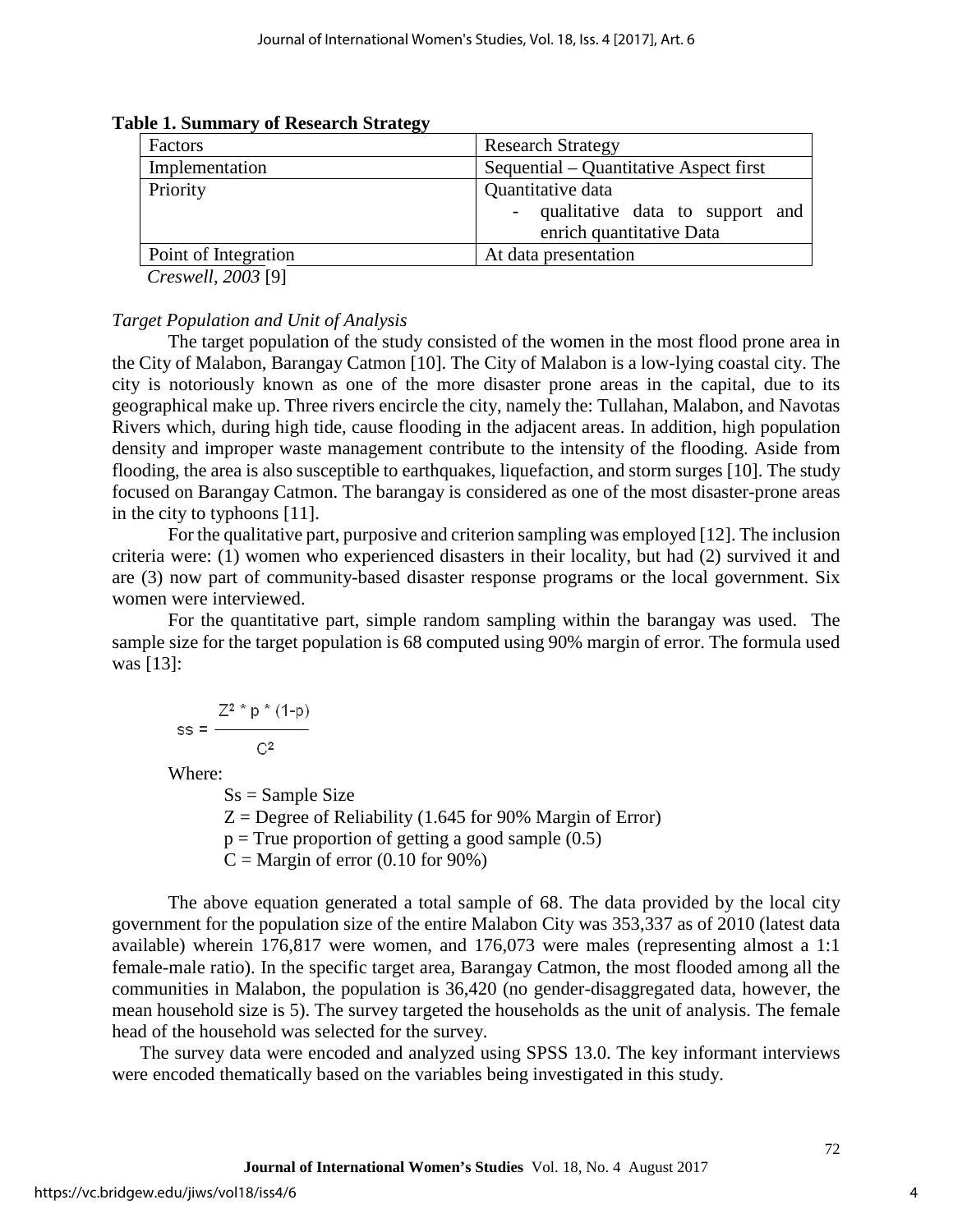The core ethical principles of respect and beneficence were ensured. The contents of the survey and the informed consent form were explained to the respondents beforehand. The contribution of the study to the discipline of gender studies and disaster mitigation was elaborated.

#### *Data Collection Method*

In line with the mixed methods approach, the study employed both qualitative and quantitative methodologies with respondents coming from the community, the government (local and national), community-based organizations, and the academe in order to triangulate the research findings.

For the qualitative aspect, the study utilized interviews and documentary research. The interview consisted of two parts. The first part was unstructured interviews on the disaster stories of the respondent-victims. The life story part was followed up with questions regarding their coping strategies, and whether the experiences have made them more resilient or vulnerable. The second part was a semi-structured interview concerning the process of empowerment and their involvement in the disaster risk reduction and mitigation programs in their community. This part of their interview aims to uncover the processes that these women underwent from victimization to empowerment, if any.

#### **Data Presentation**

## *Natural Hazards and Risk Factors in Malabon in Metro Manila*

Based on the Malabon Socioeconomic Profile Material provided by the City Planning and Development Office, the top environmental hazards faced by the city are: ground shaking, liquefaction, tsunamis, flooding, and storm surges. This is due to the proximity of the city to the Manila Bay, as well as the existence of three rivers that extend inward to the city from the bay [10]. See Figures 1-3.

As shown in the figures, the flood risk grades depend on population density, gender, age, community structural materials, and flood levels. We postulate, therefore, that there is a higher risk to disaster when there is a higher population density, and in line with the UP School of Regional Planning's Worst Case Scenario (see below), more women, elderly and children, the weaker the structural materials, and the higher the flood levels. Low risk is negligible but felt, moderate risk is a considerable risk to property and lives, and needs attention, and high risk involves destruction of properties and lives.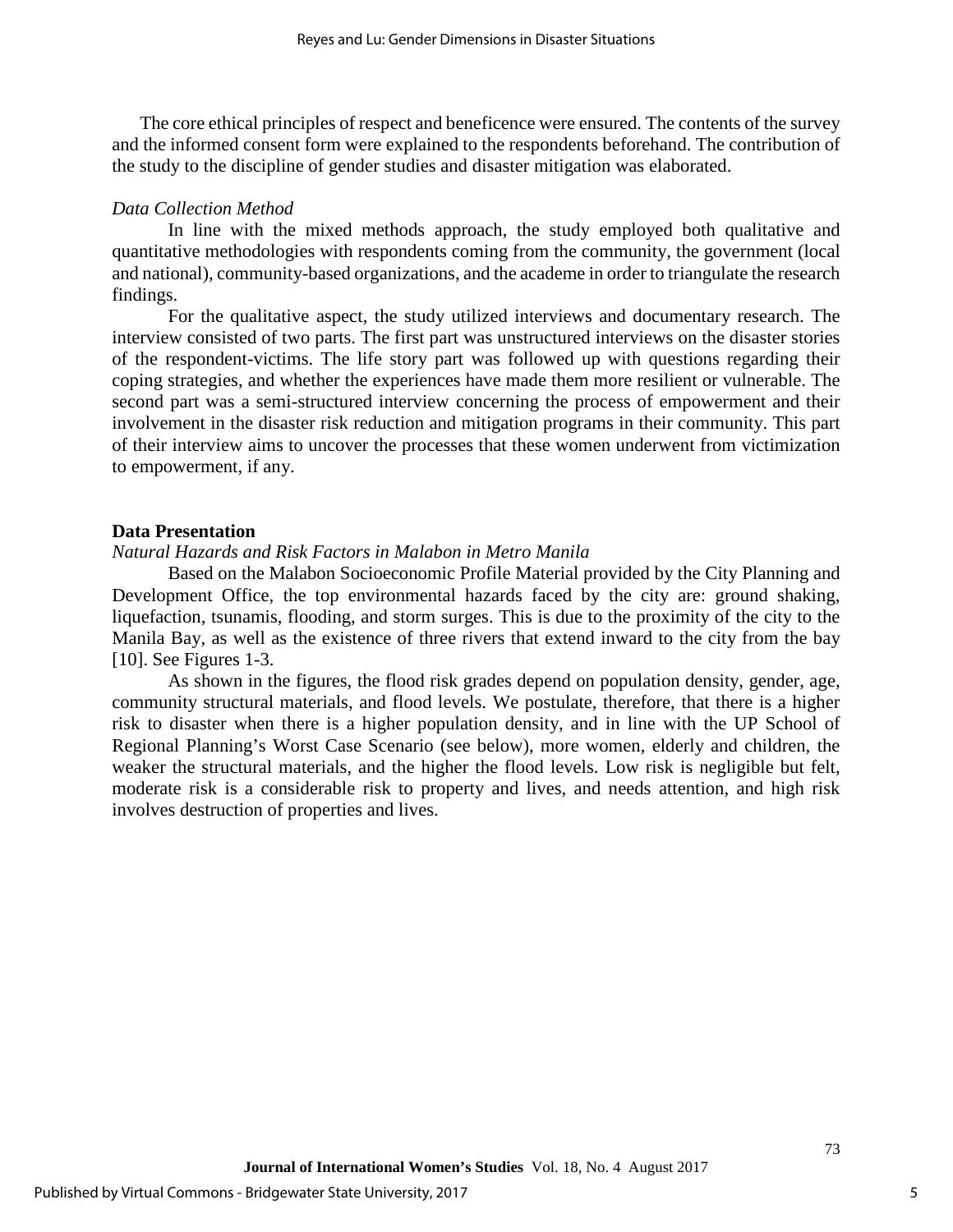**Figure 1. Ground Shaking Hazard Map** 



**Figure 2. Storm Surge Map**

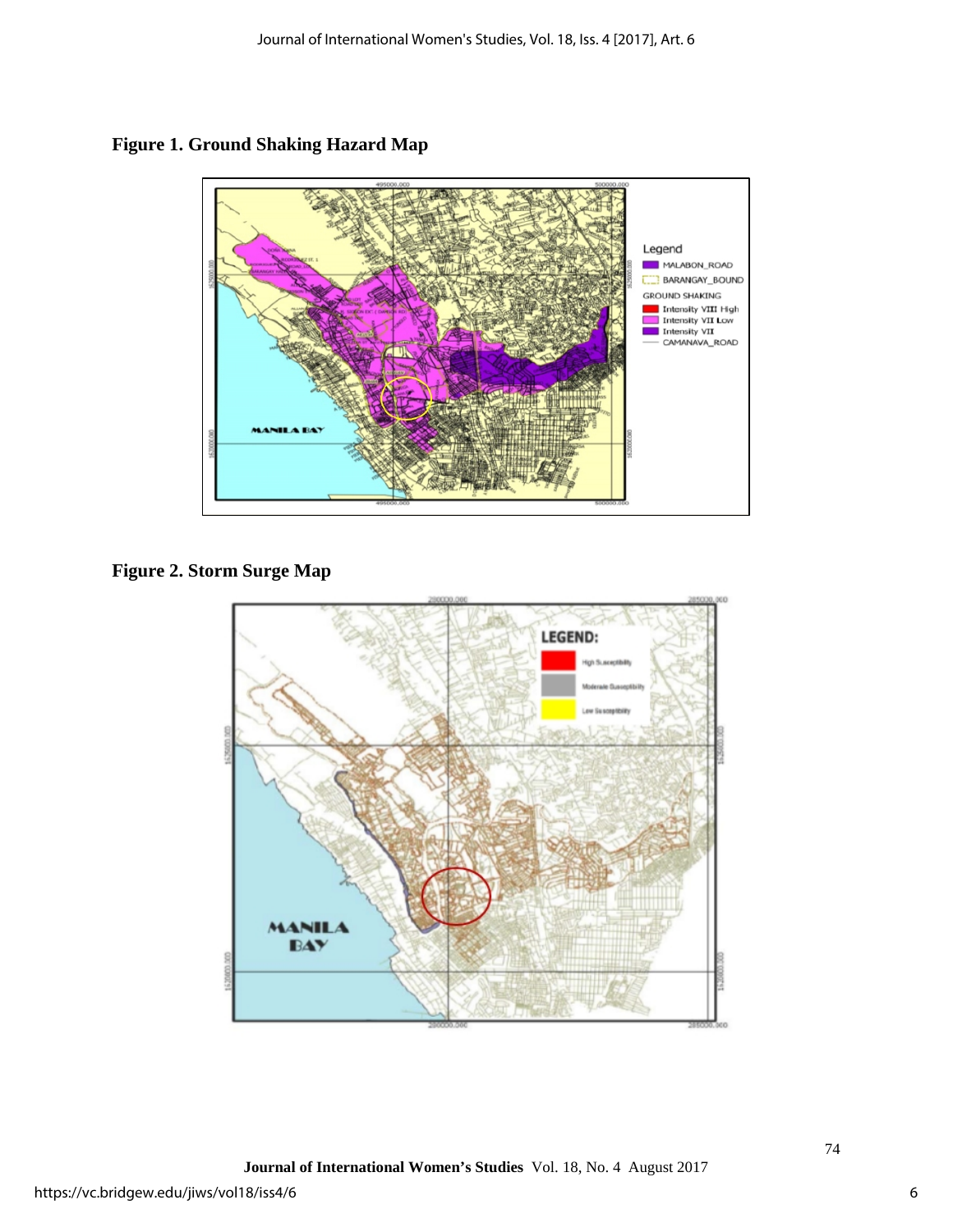

#### **Figure 3. Flooding Hazard Map**

The encircled areas in the hazard maps above point to the target site of the study. In the last ten years, *Typhoons Ondoy and Glenda* were the most severe, but the city's experience with *Habagat 2012* was the most traumatic because six people died. The risk of flooding and subsidence are reiterated in the findings of the Institute of Environmental Science for Social Change [18]. In their assessment of the housing sites of Habitat for Humanity (in which Malabon is one), they found that the top disaster hazards in the city are flooding, slow subsidence, as well as storm surges. The frequent floods and gradual subsidence are due to the reclamation of lands that were formerly fishponds and the poor quality of landfill that were used [14]. In the study conducted by the UP School of Regional Planning the city ranks predominantly high in the Worst Case Scenario for Flood Risk in years 2020 and 2030. The hypothesis for the study is, "the higher the population density, the more women, elderly, and children, the weaker the structural materials, the higher flood levels recorded, more vulnerable" [15]. According to the study, the city ranks 10th in population density and 13th in vulnerable populations. Despite this, the country is still very vulnerable due to the weak structural materials that most houses are made of.

#### *Results of the Survey and Key Informant Interviews*

The socio-demographic profile of the respondents for the survey and interview are shown in Tables 2 and 3.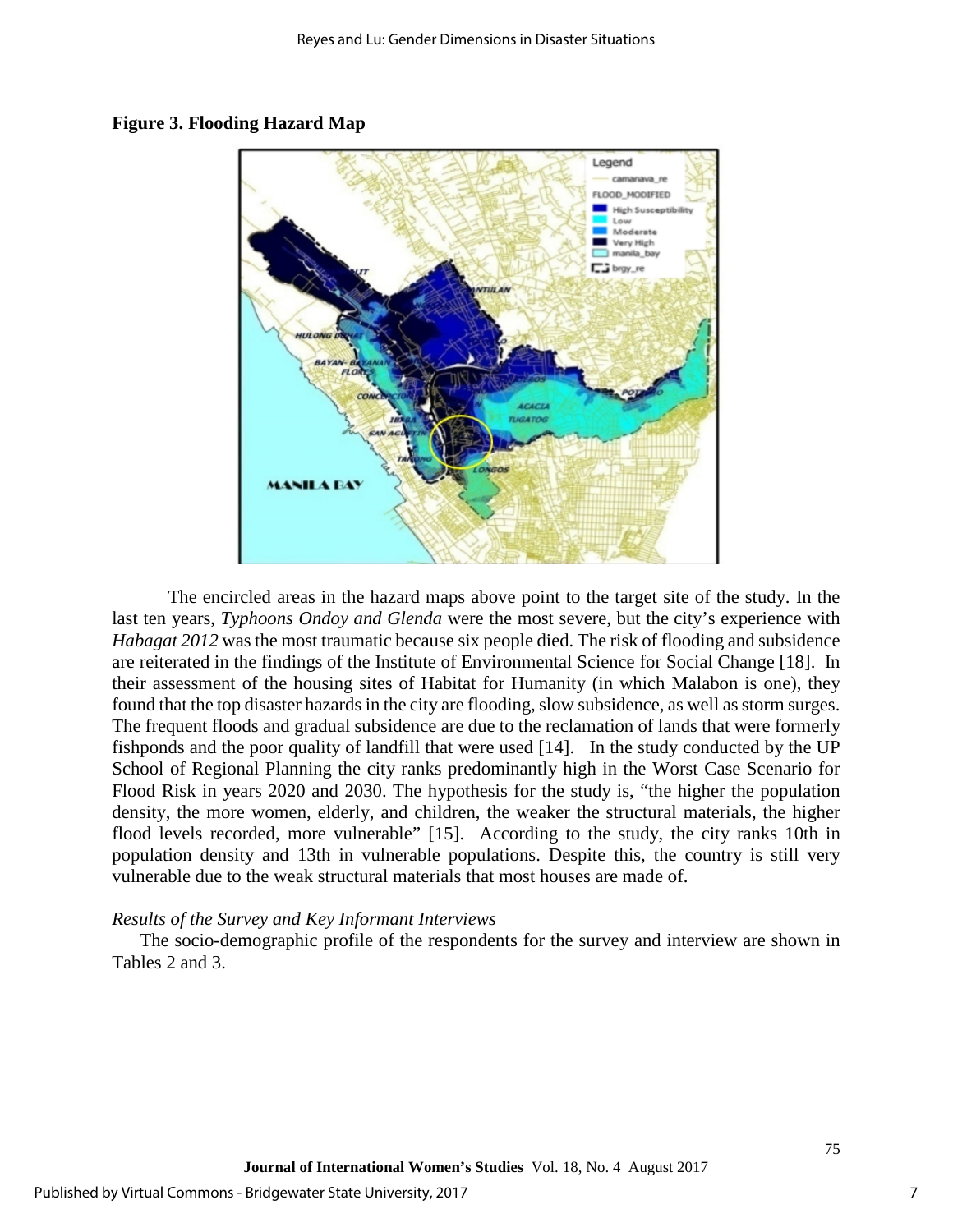| Socio-Demographic Profile     | <b>Statistics</b>                         |
|-------------------------------|-------------------------------------------|
| Number of Respondents         | 68                                        |
| Age group                     | $41-55(42.6%)$                            |
| <b>Educational Attainment</b> | High School Level/Graduate (55.9%)        |
| <b>Marital Status</b>         | Married (50%)                             |
|                               | Single parents (32.3%)                    |
|                               | Widow (20.6%)                             |
| Number of Children            | $1-5(58%)$                                |
| Household Size                | $1-5(51.5%)$                              |
| Mean Income                   | P 9,726.00                                |
| Job                           | Housewife $(35.3\%)$ & Tindera $(35.3\%)$ |

**Table 2. Socio-Demographic Profile of the Women Respondents in the Survey**

## **Table 3: Socio-Demographic Profile of the Women Respondents in the Key Informant Interview**

| Socio-Demographic Profile                | <b>Statistics</b> |
|------------------------------------------|-------------------|
| Number of Respondents                    | 6                 |
| Mean Age                                 | 50.83             |
| Mean Years of Stay                       | 30.33             |
| Mean Household Size                      | 4.33              |
| Mean number of Children                  | 3                 |
| Number of Children living with           | 1.17              |
| Mean Income                              | P11,167           |
| Mean years of being part of DRR Training | $\overline{4}$    |

## *Women's Experiences of Disasters and the Corresponding Institutional Response*

In the survey, 69.1% of the respondents mentioned that they needed the assistance of the government during disasters, and 66.2% said that the government is readily accessible. It is noteworthy to mention that regarding the Republic Act 10121 which created the National Disaster Risk Reduction and Management Council, 91.2% of the respondents expressed familiarity with a national policy concerning disasters.

In terms of disaster preparation, 91.2% of the respondents mentioned that the local government prepared for the disasters as soon as the advisories were made on impending disasters including typhoon surges. But this pertains only to typhoons and flooding. The community is also prone to fires, and the interview respondents mentioned that fire trucks have no easy accessibility to the area. The residents were left putting off the fire by themselves in one incident (key interviews). Services and infrastructures that should be provided during disasters such as evacuation centers were not readily accessible and available.

Only 47.1% of the respondents said that relief goods contained female basic necessities. Only 14.7% participated in forced or pre-emptive evacuation. See Table 4. The main evacuation center for all residents in the area is the elementary school. The interview and survey respondents mentioned that there are no women-only places in evacuation centers for women. The officers of the Disaster Risk Reduction and Management Office, however, said that there is a limit on the number of families per room which is five families per classroom.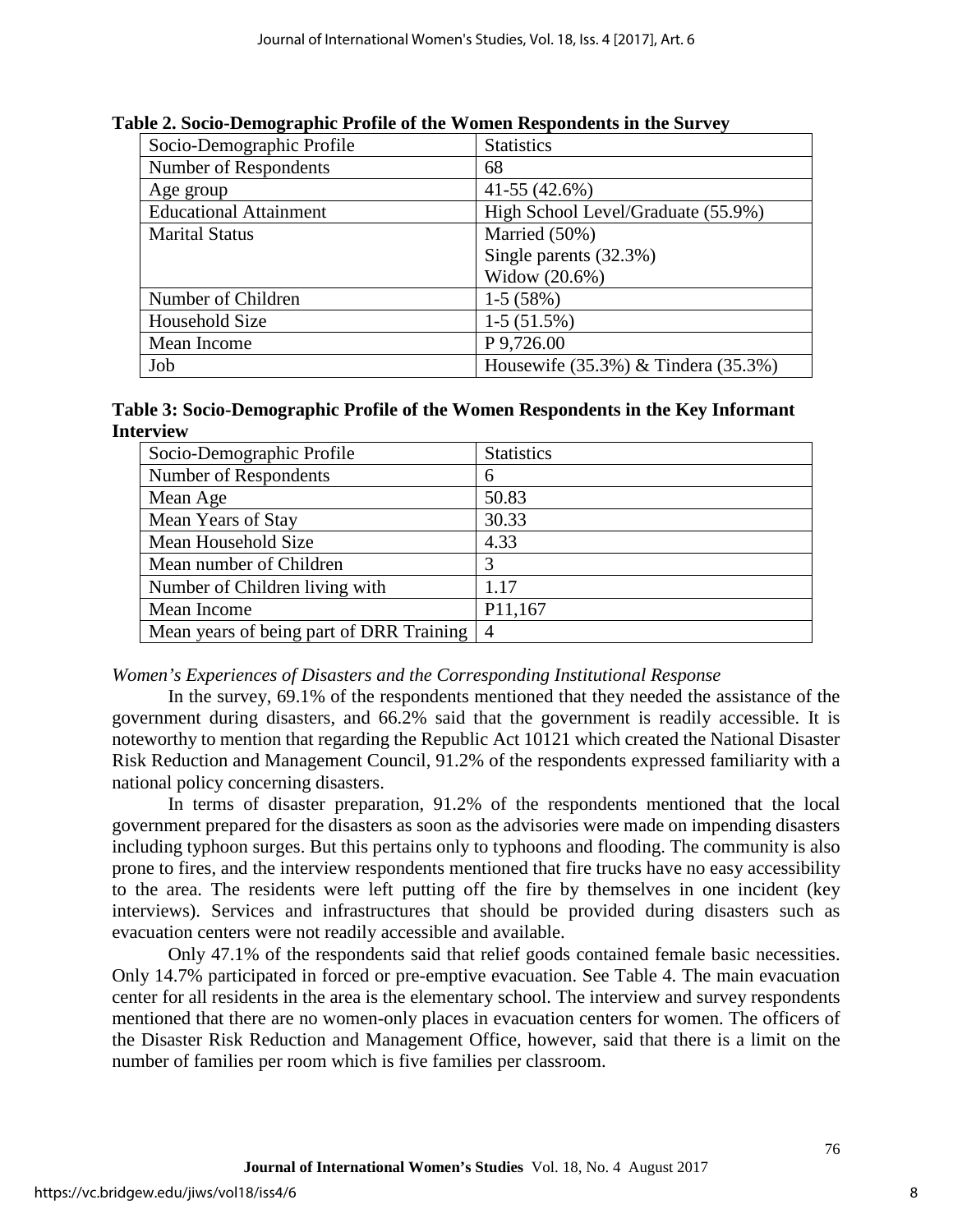| <b>Government Services</b>                              | Percentage |
|---------------------------------------------------------|------------|
| Relief goods that contain female necessities            | 47.1%      |
| Partaking in forced/pre-emptive evacuation              | 14.7%      |
| Women only places in the evacuation centers             | 11.8%      |
| Disaster Risk Reduction and Management Training/Process | 22.1%      |
| Text-brigade membership                                 | 17.6%      |

## **Table 4. Availability and Accessibility of Government Services Concerning Disasters**

In relation to text brigades, one respondent from the key informant interview from the Disaster Risk Reduction and Management Office said that only 30% of Malabon City residents are currently enrolled. To make up for this, they turn to social media such as the internet for announcements. However, during field work, majority of the respondents did not have computers and internet connections at home.

The representative from the Disaster Risk Reduction and Management Office admitted that gender and development initiatives are fairly new to the city initiated only since November 2014. She mentioned that the office began some disaster risk reduction and mitigation trainings, but women in the locality had not shown interest.

For relief goods, it must be noted that some women (52%) were not able to receive them. Subject interviewees said that the reason behind this is that only those with personal connections with barangay and community officials were able to receive "tickets" which would give a person access to relief goods.

In the personal interviews, the women said that some local government trainings on disaster preparedness helped them during disasters. The women related that there were trained on how to use rubber boats for rescue operations, carry out first aids, and pump out water from a flooded area. Another woman respondent said that the trainings help them how to evacuate and help a drowning person. This was confirmed by another respondent who said that, "trainings teach us how to rescue victims and people. We are taught how to give first aid to injured people and those whose blood pressure increase due to stress." There are also seminars on how to protect the environment in order to prevent flooding such as proper waste disposal. Usually, only women participate in trainings. They say that men are either at work or are not as responsive or interested in community trainings. Women involve themselves in disaster response training because they are the first victims of disaster. One respondent said,

"There is a need to include women in disaster risk reduction program of the government. The people from government, both local and national representatives, take time to come to our rescue when disasters strike. The women stay at home, and should be readily capacitated to respond to immediate impacts of disasters." (translated)

Another respondent related,

"In the previous storm surge, our community was flooded up to waist level. At first, the flood was up to my ankle, and then suddenly it was rising up at waist level. I cried especially because my husband was not at home. We all went to our neighbor's house which was elevated, and we were terrified that the house would crumble with the number of people inside. After that, I joined disaster training

**Journal of International Women's Studies** Vol. 18, No. 4 August 2017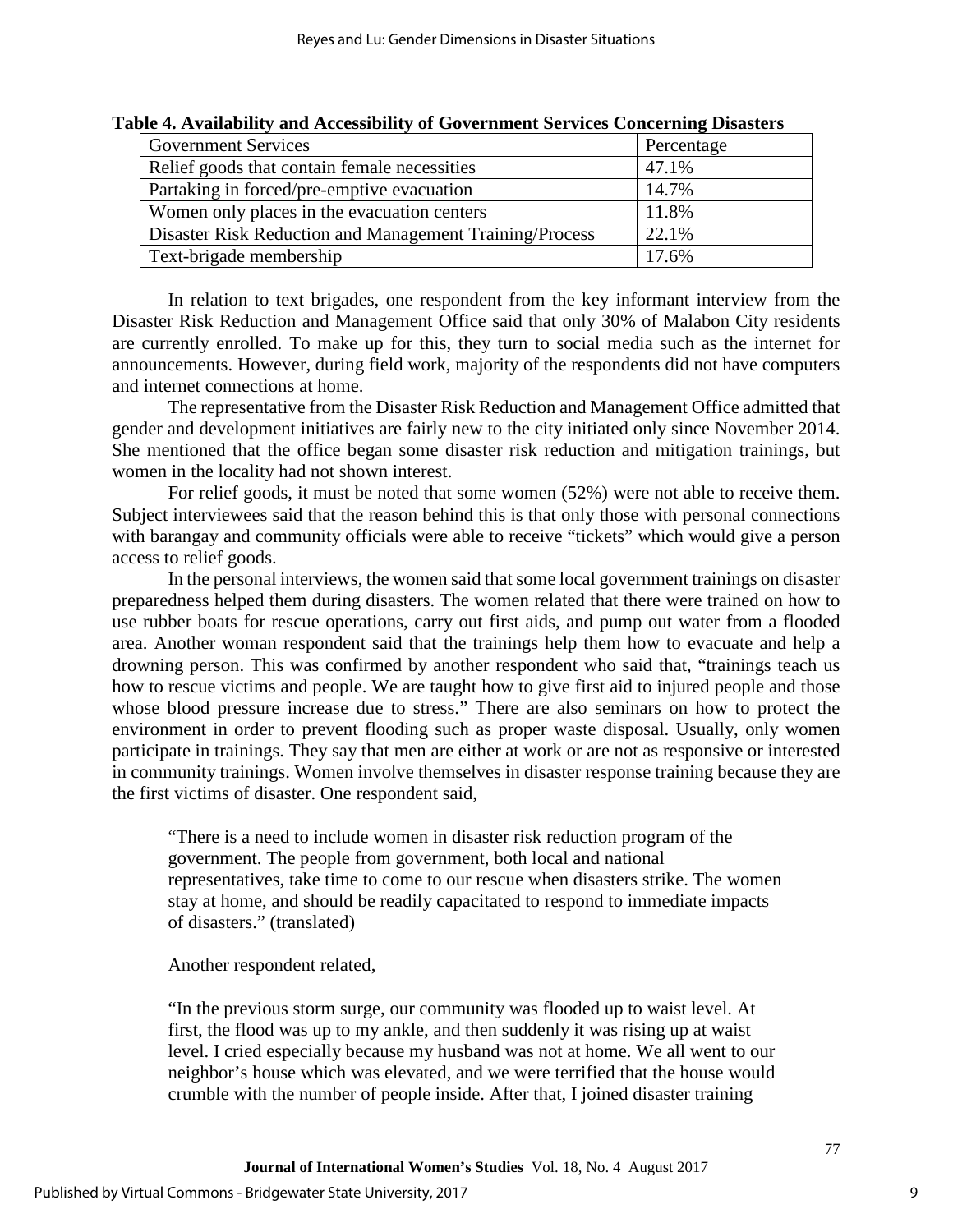sessions so I would know what to do primarily how to rescue my children." (translated)

Another life story was shared. One interviewee explained,

"The women in Barangay Catmon are always inundated by storm surges. Hence, we are used to it. During typhoon Ondoy, I was selling some groceries. At one moment, the water level reached my ankle. After a short time, it was up to my knees. So I immediately tried to reach a higher ground. I saw the neighboring community, and it was submerged in water." (translated, 2015)

The women were also given some kind of assistance. The women respondents said they were given around USD50.00 by a civil society, and it was a big help for them. There is double burden on women because of a lot of responsibilities and cares, but they were able to tide over. They live in a squatter's area, and they are really dependent on assistance from both government and private entities.

## *Women's Personal Experiences of Coping during Disasters*

Women are important in disaster response because they stay at home while their husband is out for work. One respondent said, "So, our women's association is vital during disasters because both the national and local governments' assistance come in quite much later. Our immediate response to the disaster comes from collective women's effort within the community**."** 

The personal interviews with women respondents also give a human face to the experiences of women victims during disasters. For instance, during typhoon Ondoy that devastated the whole of Metro Manila in 2009, one woman respondent related that she was trapped in her home during the storm surge. She almost drowned because she did not know how to swim. She only survived because her neighbor helped her. She related,

"We live in a reclaimed area. Hence, it is subject to frequent flooding and inundation because the ground is unstable. In the previous storm surge, I almost drowned. I was strapped inside our house. I was so anxious, and cried for help. I couldn't go out of the house. My neighbor broke open and destroyed the door, and it was only that time that I was able to go out." (translated)

## Another respondent related,

"Another problem during disaster is food supply. Even if you have cash, there are no goods to buy. It is good that we have a convenient store where we got supplies of noodles, biscuits, eggs and sardines. During Typhoon Ondoy, our neighbors were trapped in the upper levels of their home because the ground floor was submerged in water. All furniture and appliances in the ground floor were destroyed."

Communication is also an important aspect during disasters. Text brigade, which is the use of text messaging to give alerts on impending disasters to all registered members of the community,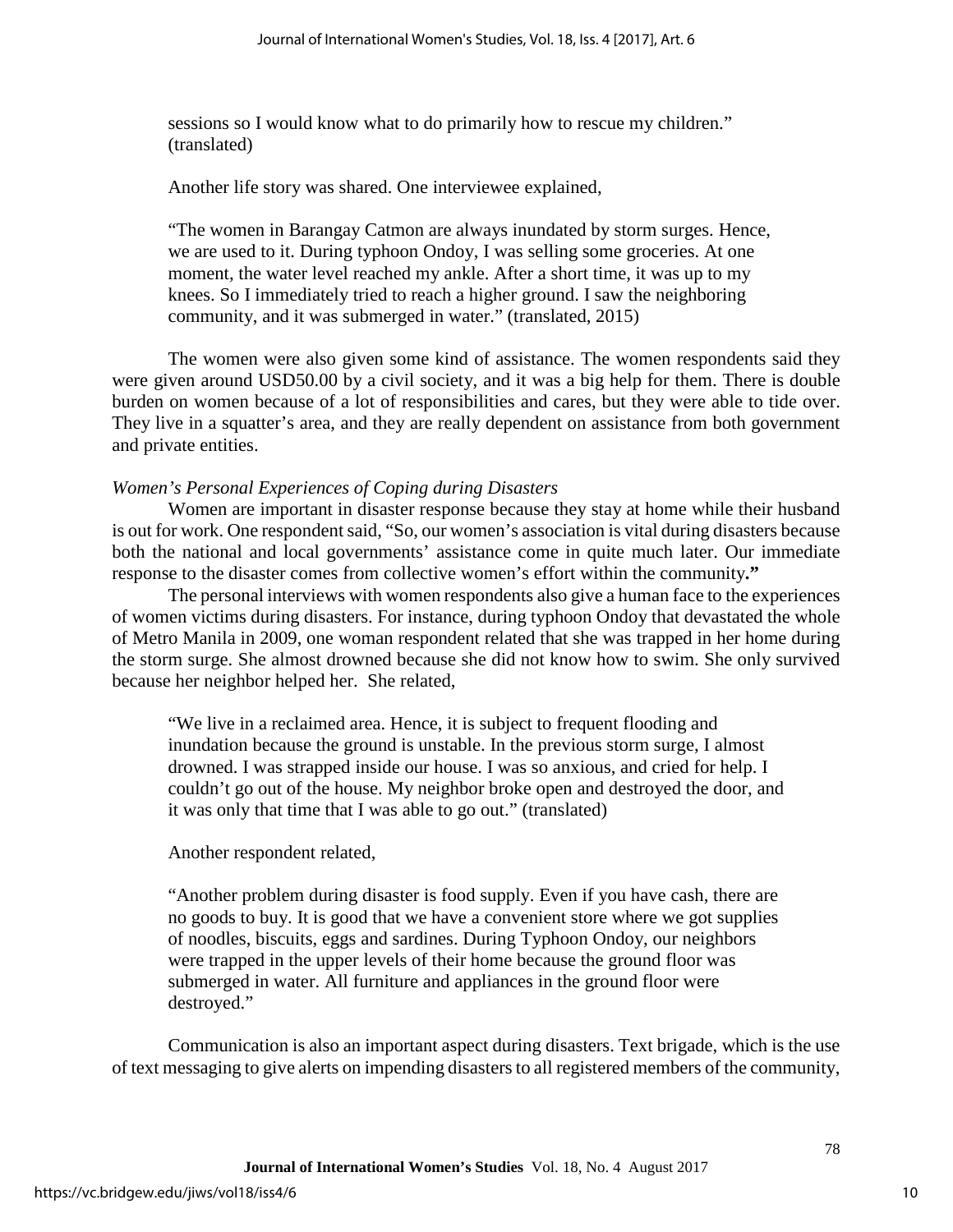was a helpful strategy in the experiences of the women. One woman related, "Communication is very important. Text brigading will prompt other women and wives to immediately evacuate."

## *Aftermath and Coping*

50% of the respondents mentioned that their lives went back to normal after the disasters that they experienced. However, the interviewees said that "normal" means the previous standard of living which was way below the poverty line. 42.6% said that their lives became worse. The interviewees said that this was due to the destruction of their properties and the cost involved in repairing damages brought about by the flooding.

When asked about post-disaster preparedness, 67.7% said that they started to prepare for the next disaster. See Table 5.

## **Table 5. Post-Disaster Preparedness**

| Post-Disaster Changes                                                    | Percentage |
|--------------------------------------------------------------------------|------------|
| Did you make any changes in your preparation after what you have   67.7% |            |
| experienced?                                                             |            |
| Was it effective?                                                        | 65.7%      |

In terms of coping, all interviewees in the key informant interview mentioned that prayer and faith in God played a big role in their coping and recovery process. The women also mentioned that friends and family also helped them cope with the disaster. One respondent said that just merely listening to their plight would really enable them to get through the burden. Another respondent even said,

"I must not give up pushing hard to make both ends meet. Disasters can sometimes stop you from sending your children to school. But I cannot give up. If I don't have the resource, I can still borrow money for my kid's education." (translated).

It is also worth mentioning that in the survey, 98.5% of the respondents said that their disaster experiences have made them resilient. This was qualified in the qualitative interview where a respondent said that resilience means being able to survive the disaster and getting by, however difficult it was. It was more of a strength to tide over the basic necessities, especially those concerning children for schooling and food. Another mentioned that she has been encouraged to participate in community trainings for disaster risk reduction and mitigation. Three interviewees said that resilience means not to panic too much each time another disaster comes because they know they could cope somehow.

## *Why a Gender Perspective is Important in Disaster Response Programs*

Interviews were conducted with both government and non-government organizations which included the Philippine Commission on Women, Malabon City Disaster Risk Reduction and Management Office, Citizen's Disaster Response Center, and the College of Social Work and Community Development.

Mandated by the Republic Act 10121 or the Philippine Disaster Risk Reduction and Management Act of 2010, the Philippine Commission on Women (PCW), or the National Commission on the Role of Filipino Women in the Act) is part of the National Disaster Risk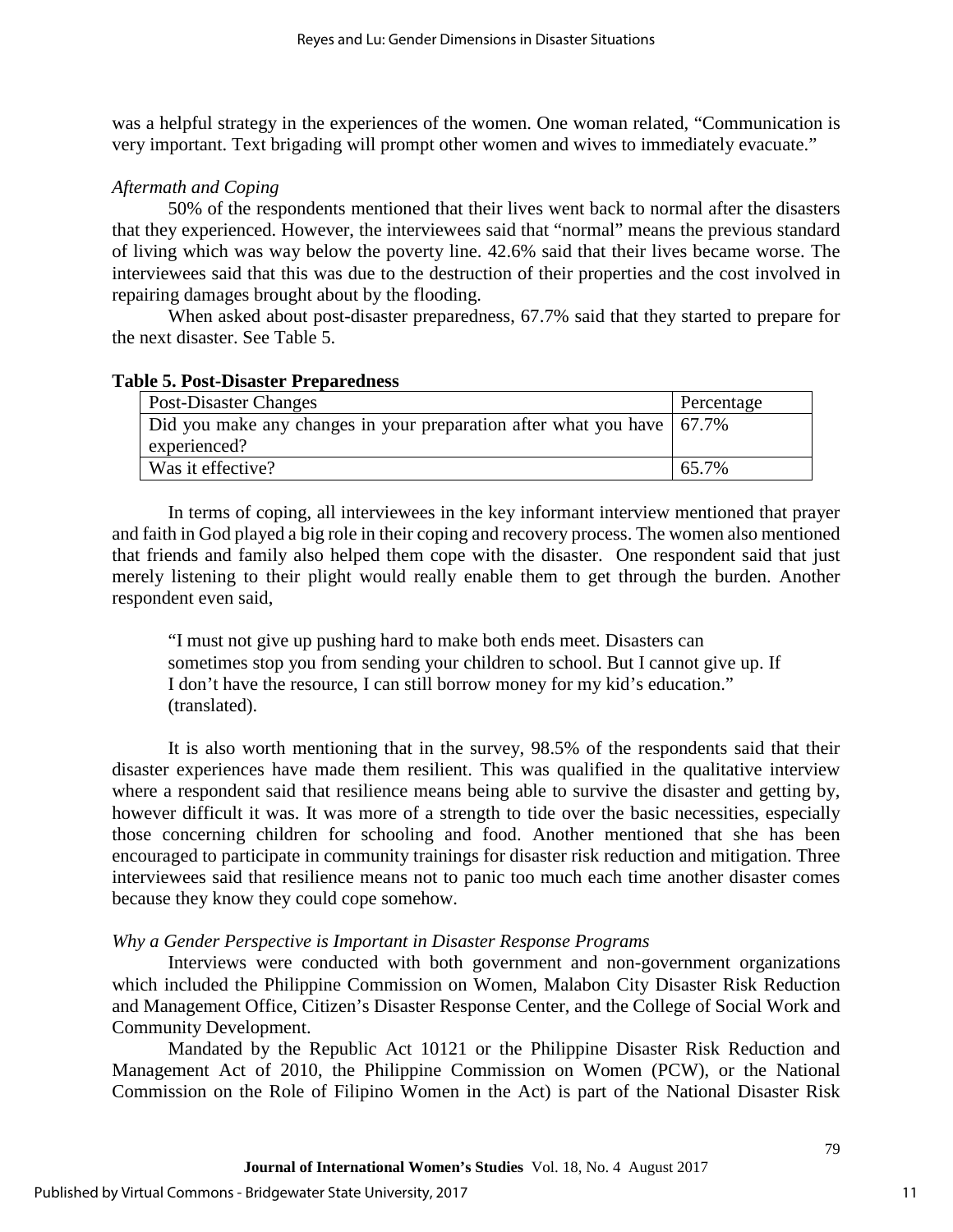Reduction and Management Council (NDRRMC) ("The Philippine Disaster Risk Reduction and Management Act", 2010). The main role of the Commission is to equip, capacitate various national government agencies, the NDRRMC included, to enable them to do gender mainstreaming. Therefore, the PCW does not directly provide services to women. However, the PCW oversees the activities of the NDRRMC and ensures that their activities and programs are gender responsive (quoted from PCW expert interviewee). The expert interviewee said that the inclusion of women in the disaster processes is already a milestone particularly in the policy-making aspect. Women are involved in the formulation and there are policies directed towards them. However, there are still challenges to overcome particularly towards implementation.

"We have laws that integrate gender aspects, such as the climate change act, and disaster response and mitigation law. We also have the Magna Carta on Women. We have so many plans at policy levels. But these plans and policies are not translated at the community level. This is the challenge, not just for our commission, but for the entire bureaucracy." (translated; quoted from Philippine Commission Women expert interviewee*).* 

When asked about how disaster situations are gendered, the expert interviewee from the Philippine Commission Women said that,

"Disaster situations are gendered in many aspects. We'll start with the role of women in the family and the community. Roles are gendered. Traditionally, women are in charge of the home and the family. For instance, if we will look at the case of women and disasters, many of those who are hardest hit are poor women. For instance, in Banda Aceh in Indonesia, their culture dictate that women should not leave the home and must remain in the family. During the tsunami disaster there, many victims were women because they remained at home, and were not allowed to go out because they had to stay with the family."

In the Philippines, women remain at home too." She continues,

"In the evacuation center, the woman takes the lead role. She makes sure that the children are safe. She is the one who persistently waits in queue for food rations. She attends to the sick and injured family members. She is also more likely to be the volunteer in disaster situations. And they are unpaid volunteer workers."

According to the academic and NGO experts, women who are left at home are usually killed first in disaster situations while their husbands remain safe because they work far away. She explained,

"It is mandatory that disaster response programs should have a gender lens because women are at the forefront during disaster situations. She remains at home. She takes care of the children and elderly in the family. In a patriarchal society, women are expected to remain at home, take care of the children and perform household chores. The mother-wife is the last to evacuate and be rescued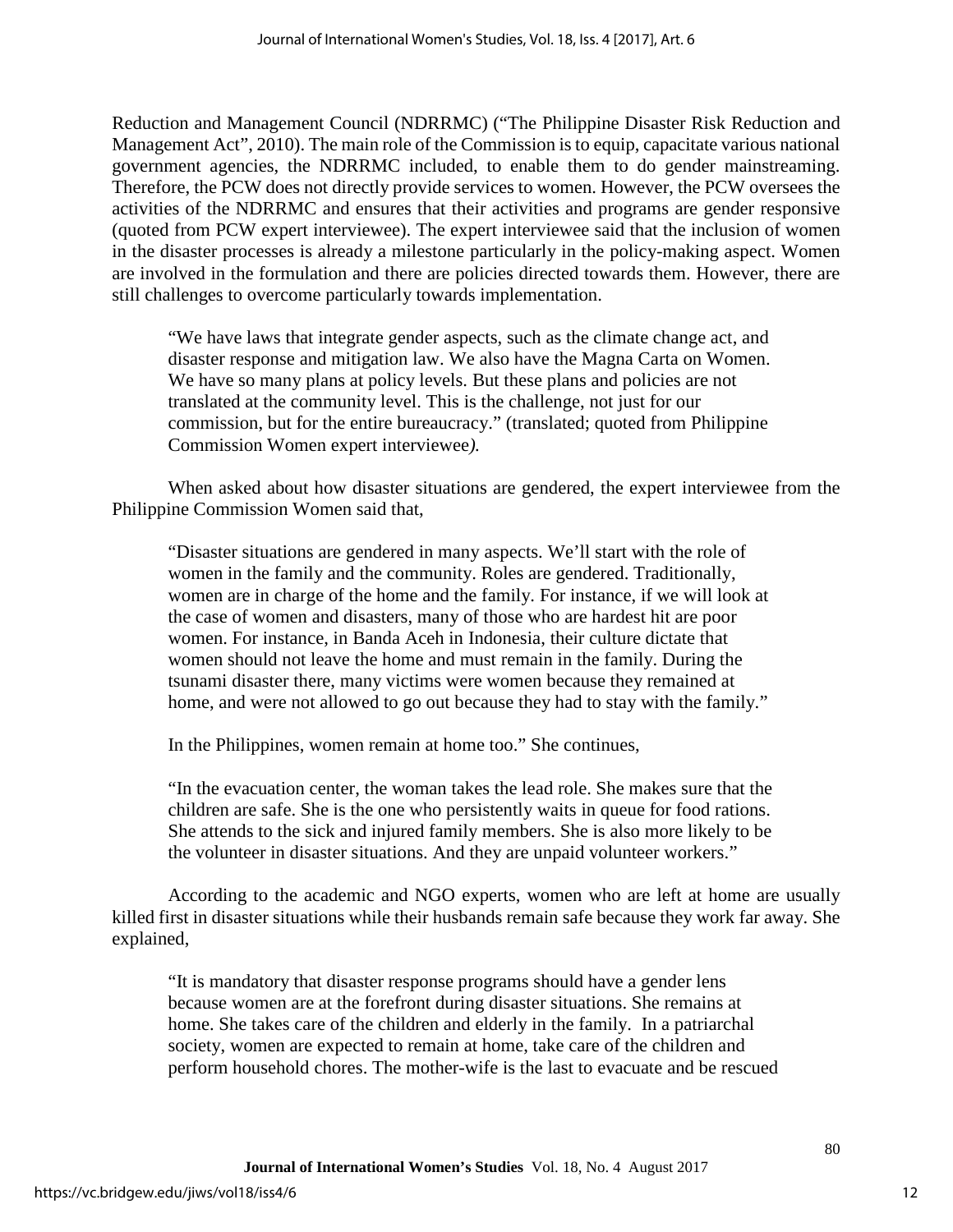because she must stay with the family, and should make sure that all are safe first."

Hence, the expert said that a gender lens is needed in the formulation of programs on disaster mitigation.

It is also important that women are part of the local governance so that women's concerns are included in disaster programs. The key expert explained,

"Even at the barangay level, women officials are key to addressing the special needs and concerns of women during disasters because they are women, and they know the needs of women. They should participate in the governance process as such in participation in crafting gender-sensitive programs, and in community mobilization in addressing disaster management."

On the other hand, the local officer said that most of the relief goods still come from the private sector, and women's basic necessities are rarely included in these relief goods. The interviewee mentioned that their office is trying to intensify the involvement of the women in gender and development programs of the city government. However, some women seem to be disinterested. The representative of the office recognizes however that women could contribute additional manpower in disaster situations.

The academic expert echoed the concerns raised by the representative from the PCW with regards the implementation and the role of the local government who said that gender sensitivity in the Philippines is not yet completely integrated. There is awareness at all levels, but the implementation is lacking due to various institutional and cultural factors.

The interviewee from the Citizens' Disaster Response Center mentioned that women's concerns are being taken into consideration by the organization in their service provision. Integral to their disaster program is the involvement of the women themselves such as how to prepare for disasters, how to prevent it, and how to deal with disasters.

## **Discussion of Results**

It is apparent that the women respondents of Malabon City had very personal experiences of the disasters in their area. A thematic table can be constructed based on their experiences. See Table 6.

| Personal Accounts of the Women           | <b>Thematic Discourse</b>                                                                                                                        |
|------------------------------------------|--------------------------------------------------------------------------------------------------------------------------------------------------|
|                                          | There is urgency of the disaster situation and                                                                                                   |
|                                          | the impending unsafe condition.                                                                                                                  |
| the knee level, and then up to the waist |                                                                                                                                                  |
| level."                                  |                                                                                                                                                  |
| "My husband was out working in another   | There is apparent patriarchal orientation of                                                                                                     |
|                                          | needing the men take the lead in disaster                                                                                                        |
| $do.$ "                                  | situations.                                                                                                                                      |
|                                          | "The storm surge was sudden. At one minute,<br>the water level was at the ankle level, then at<br>city. I was left alone. I did not know what to |

## **Table 6. Thematic Table of Personal Experiences of the Women Respondents**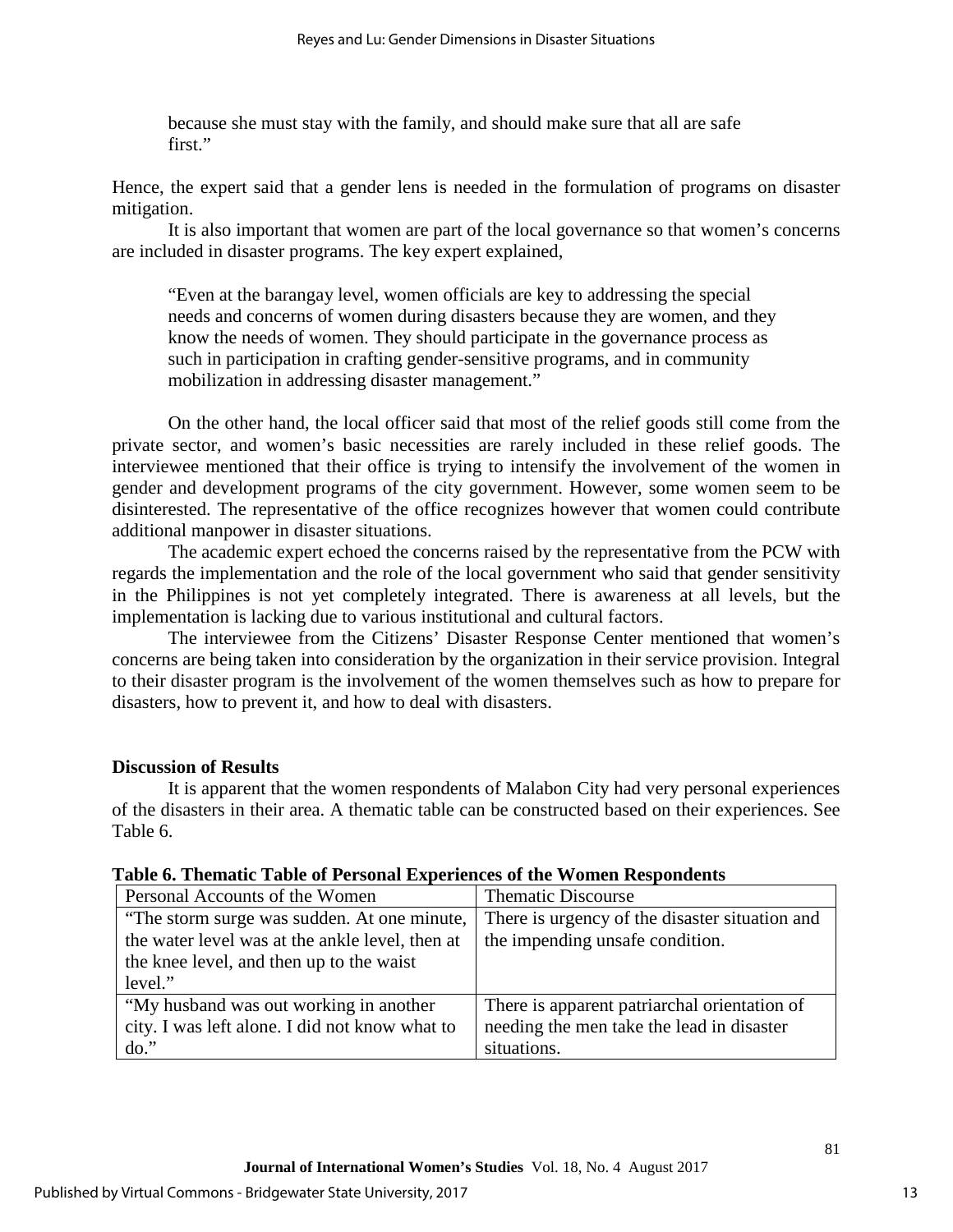| "I do not know how to swim. The storm        | There is urgency for disaster preparedness   |
|----------------------------------------------|----------------------------------------------|
| surge was so sudden, and the ground floor of | and relocation efforts.                      |
| our home was already submerged."             |                                              |
| "I cannot run away and leave the home even   | Women assume major responsibility in         |
| if the water was swiftly rising. My children | taking care and saving their family members. |
| and family members were trapped inside the   |                                              |
| house."                                      |                                              |
| "There were no women-friendly spaces in the  | Gender sensitivity was not incorporated in   |
| evacuation center."                          | the design of relocation centers.            |
| "There were no feminine items or hygiene"    | Gender sensitivity was not included in       |
| items for women in the relief goods."        | reaching out to victims of disasters.        |

Likewise, there were varied understandings of the meaning of resilience among the women respondents. From the data, Table 7 shows the various meanings of resilience to the women respondents.

| Responses of Women on the Meaning of           | Analytic Understanding                          |
|------------------------------------------------|-------------------------------------------------|
| Resilience                                     |                                                 |
| Lives went back to normal                      | Resilience is associated with reverting back    |
|                                                | to pre-disaster condition without mechanism     |
|                                                | for preventing disasters.                       |
| Standard of living was still the same which is | Resilience has not incorporated strategies for  |
| below poverty line.                            | rising above poverty line.                      |
| Lives became worse because of destruction      | Vulnerability is expressed as difficulty in     |
| of livelihood.                                 | rebuilding livelihood.                          |
| Lives became worse because of the time and     | Vulnerability is shown in difficulty in         |
| resource needed in rebuilding damaged          | rebuilding properties.                          |
| properties.                                    |                                                 |
| Became resilient because they were able to     | Resilience is associated with getting by the    |
| survive and get by the next disaster.          | next disaster without any deeper                |
|                                                | investigation of structures to avert disasters. |
| Prompted the women to participate in           | Resilience is associated with involvement in    |
| emergency response trainings in the local      | trainings. However, these trainings are         |
| community.                                     | merely to respond to disasters, and not to      |
|                                                | prevent disasters.                              |

**Table 7. Meaning of Resilience to the Women Respondents**

The response of the women regarding their life situation post-disaster, shows that they are able to bounce back from their disaster experiences fairly quickly. However, it is necessary to assess whether the respondents were truly resilient or merely coping.

The traditional definition of resilience posits the ability of a person, or a group of people to "absorb disturbances or shocks"; a definition closely linked to the concept of "resistance". However, the redefinition of the term posits that resilience should be the "regenerative abilities of a social or an ecosystem, encompassing the ability to learn and adapt to incremental changes and sudden shocks" [16]. From this, women are resilient if adhering to the traditional definition.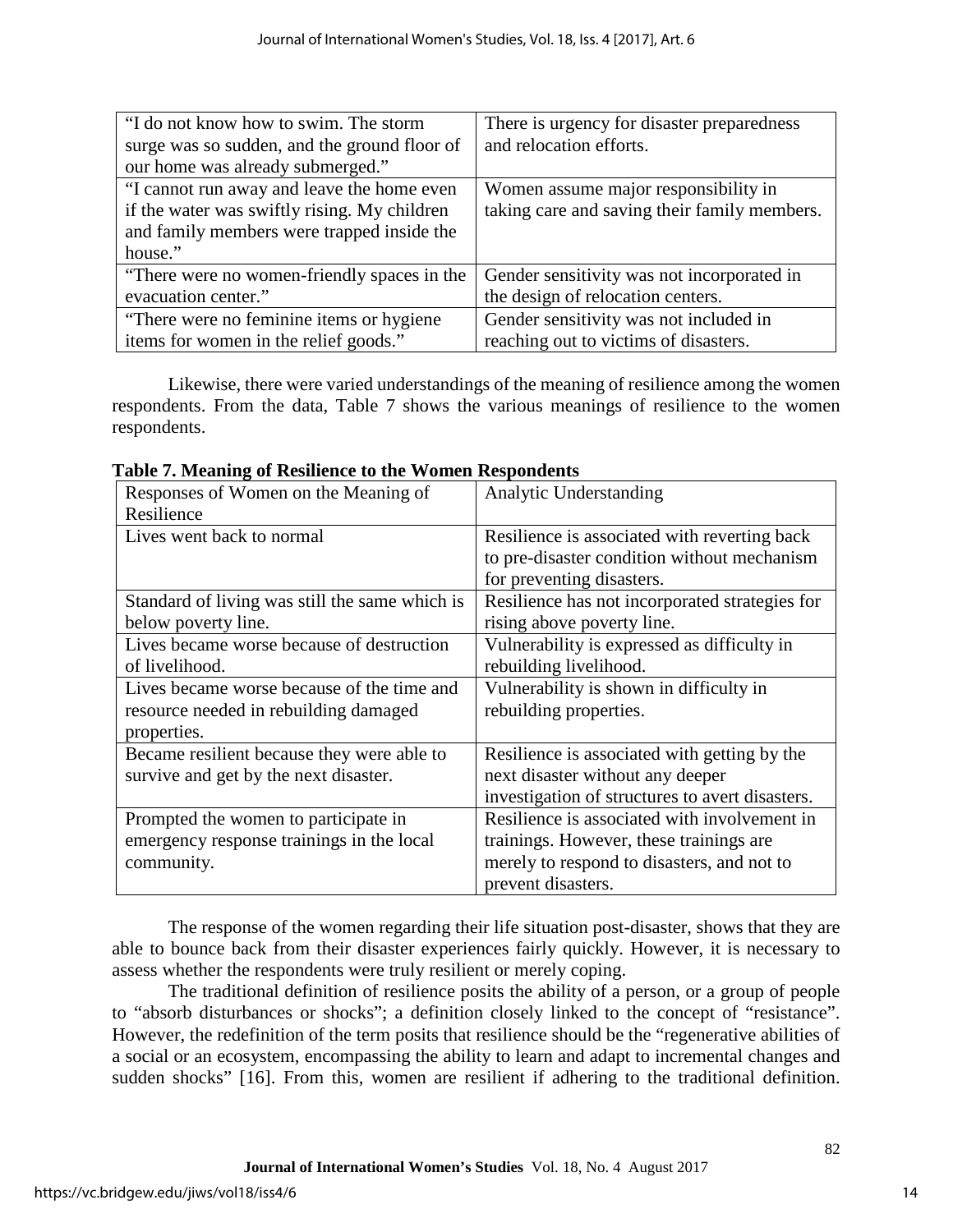However, using the contemporary definition, the respondents cannot be considered as resilient because they are merely reverting back to their normal, disaster-prone lives.

Coping capacity is defined by Birkmann as "a combination of all strengths and resources available within a community organization that can reduce the level of risk, or the effects of a disaster" [16]. Following this definition, the coping capacity of the respondents is also very low due to the seemingly cyclical nature of disasters and destruction in the area.

From the data, it can be surmised that the institutional factor is not able to mitigate the adverse effects of disasters due to its weak contribution to social protection, the existence of politically induced discrimination, and the inadequacy of the services of the government. This finding is reiterated by the local office overseeing disaster responses who said that gender and development initiatives are fairly new to the city, and none so far has been integrated into disaster programs.

The resilience of women is construed by the women themselves as merely coping because they are faced with the same disaster over time. There is none so far related to strengthening the institutional arrangement for preventing flood, building sturdier houses, and making available more stable forms of income and employment. The impact on employment and productivity brought about by disasters can be disastrous. This has been documented by Hague and Jahan in Bangladesh as the result of flood disasters in the coastal regions of Bangladesh [14].

Based on the results of the study, another thematic table can be constructed on the responses of the local government to disasters. See Table 8.

| Personal Accounts of the Women and Expert<br><b>Interviewees</b>                                                                                               | Analytic Understanding                                                                                                                                                                      |
|----------------------------------------------------------------------------------------------------------------------------------------------------------------|---------------------------------------------------------------------------------------------------------------------------------------------------------------------------------------------|
| "Text brigade was helpful in communicating<br>to us the urgency of the storm surge."                                                                           | Social media is now an important tool in<br>disaster situations. This should be tapped by<br>local communities.                                                                             |
| "Only those with personal connection with<br>the local government officials had a better<br>access to relief goods."                                           | There is paternalistic orientation of disaster<br>response among local government units.                                                                                                    |
| "There were trainings on use of rubber boats,<br>ropes as anchors, among others, during<br>flooding."                                                          | There is an apparent readiness of local<br>communities to provide emergency response<br>trainings prior to disasters in the local area.                                                     |
| "Only trainings and environmental protection<br>are provided to us. We do not know of other<br>government endeavor on how to prevent<br>floods and disasters." | There is a kind of stop-gap nature of<br>programs of local governments on disasters.<br>There is no long standing and more enduring<br>program on how to prevent and mitigate<br>disasters. |
| "There is a corollary training on how to<br>protect the environment such as not throwing<br>garbage anywhere, waste segregation, and<br>planting trees."       | There is an environmental component of<br>disaster mitigation.                                                                                                                              |
| "The women take the lead role in responding"<br>to disasters because they are left in the home<br>while their husbands are out for work."                      | There is a need for gender sensitivity in<br>disaster responses by institutions.                                                                                                            |

**Table 8. Thematic Table on Responses of Local Government to Disaster Situations**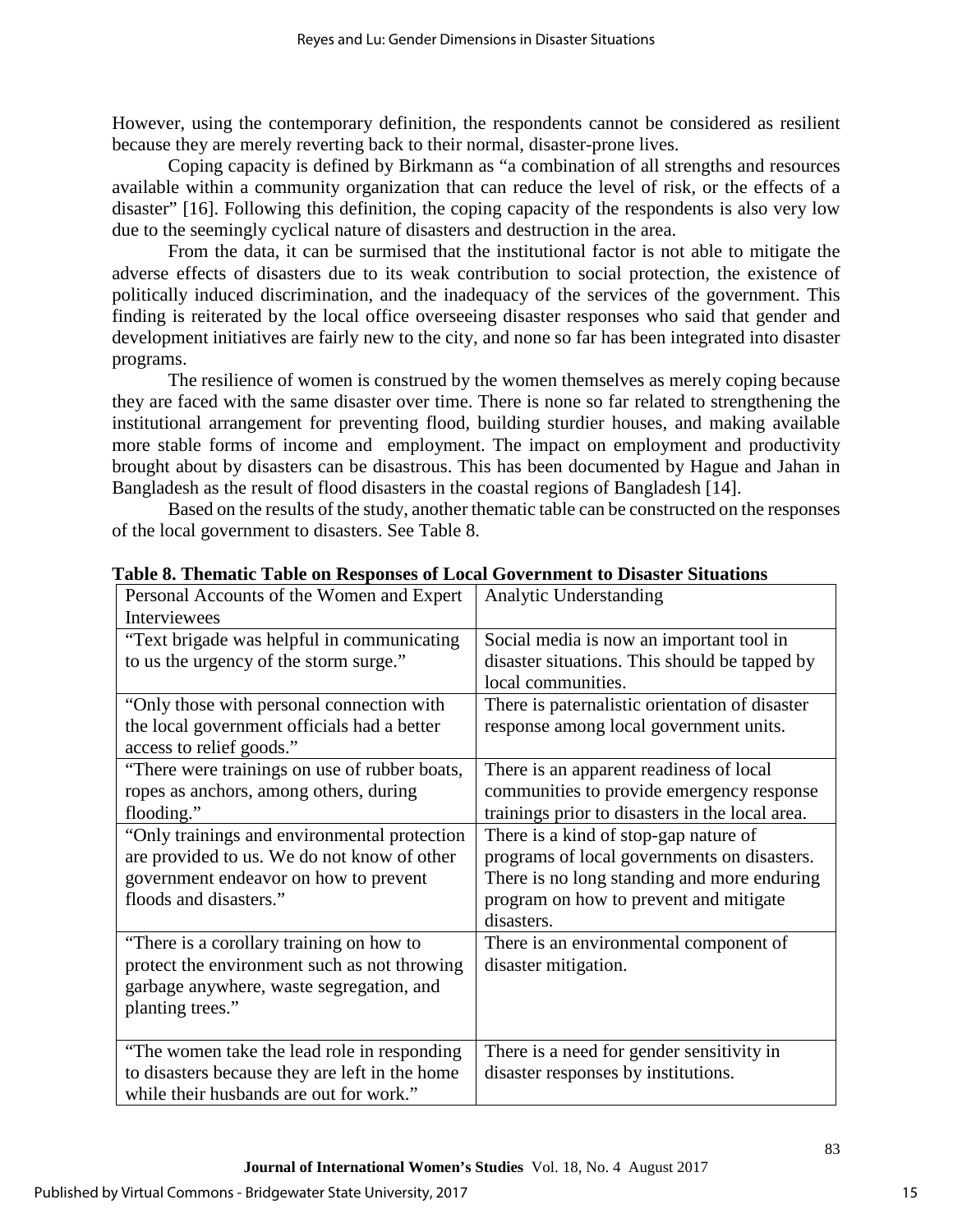| "We do not know how to integrate gender     | There is a lack of a true gender-sensitive    |
|---------------------------------------------|-----------------------------------------------|
| into our local programs. We only have       | program of the government.                    |
| budget allocation of 5% for gender issues." |                                               |
| "We have good laws on disaster response.    | Formulating laws is not sufficient to respond |
| However, these are not implemented on the   | to disasters. There should be an effective    |
| ground."                                    | mechanism by which institutions are able to   |
|                                             | implement laws on disaster response and       |
|                                             | mitigation.                                   |

For the processes relating to disaster responses and the factors that influence these responses, Blaikie's model can be used again [2]. According to the model, the normal life of the household (or individual) is shaped by the interplay of social relations and structures. Households or individuals create a form of social protection that exists on the individual and social level. Unsafe conditions affect the household's situation and therefore contribute to vulnerability. Disasters occur when a hazard that has been triggered breaks through the social protections in place, or there are insufficient protections. Institutions and structures can make the adverse effects of disasters worse [2]. This model demonstrates how a disaster is institutionally facilitated. As shown in the data, the weaken respondents were able to create social relationships that enabled them to respond to disaster situations, and to cope with the aftermath. Social mechanism included accommodating the less fortunate into their homes, helping families who are trapped in their homes, text brigading, among others. Training and awareness programs for first responders in disasters are encouraged [18]. Likewise, natural disasters such floods, drought and earthquakes should lead to more risk-mitigating innovations including technologies and programs [18]. However, the institutional arrangement at the moment is focused on short-term solutions and tiding over a disaster situation. There should be a more comprehensive program that deals with preventing disasters, strengthening livelihoods and sources of income, infrastructure projects to prevent flooding, among others.

The model also calls for the examination of the changes done post-disaster which can be used to predict whether the hazards that would follow would be a disaster as well [2]. It is in this area that governmental and institutional activities and performances are vital. The vulnerability of households and communities to disaster occurrence is dependent on the interplay between natural and socio-economic conditions. In this interplay, the institutional role is vital in order to mitigate the impact of natural disasters and to improve socio-economic conditions both before and after disasters [19].

In the Philippines, the Republic Act No. 10121 of 2010 is the legal basis for policies, plans and programs to deal with disasters, and this includes community-based disaster response, with the aim of empowering and giving tools and resources to the local communities themselves. The same was established in Kashmir, Pakistan where the National Disaster Management Authority (NDMA) was created in response to the Kashmir quake and to handle future disasters coupled with the establishment of the Provincial Disaster Management Authority in all the provinces. However, in a paper by Ainuddin et al., the authors found that the disaster institutions and mechanisms have not been fully integrated at the district and community levels, rendering victims more vulnerable to their effects of disasters [20].

For disaster response and mitigation at the institutional level to be effective, an examination of the structure of disaster response in the Philippines should be performed. Based on the interviews with key experts from government, academe, and non-government organizations, as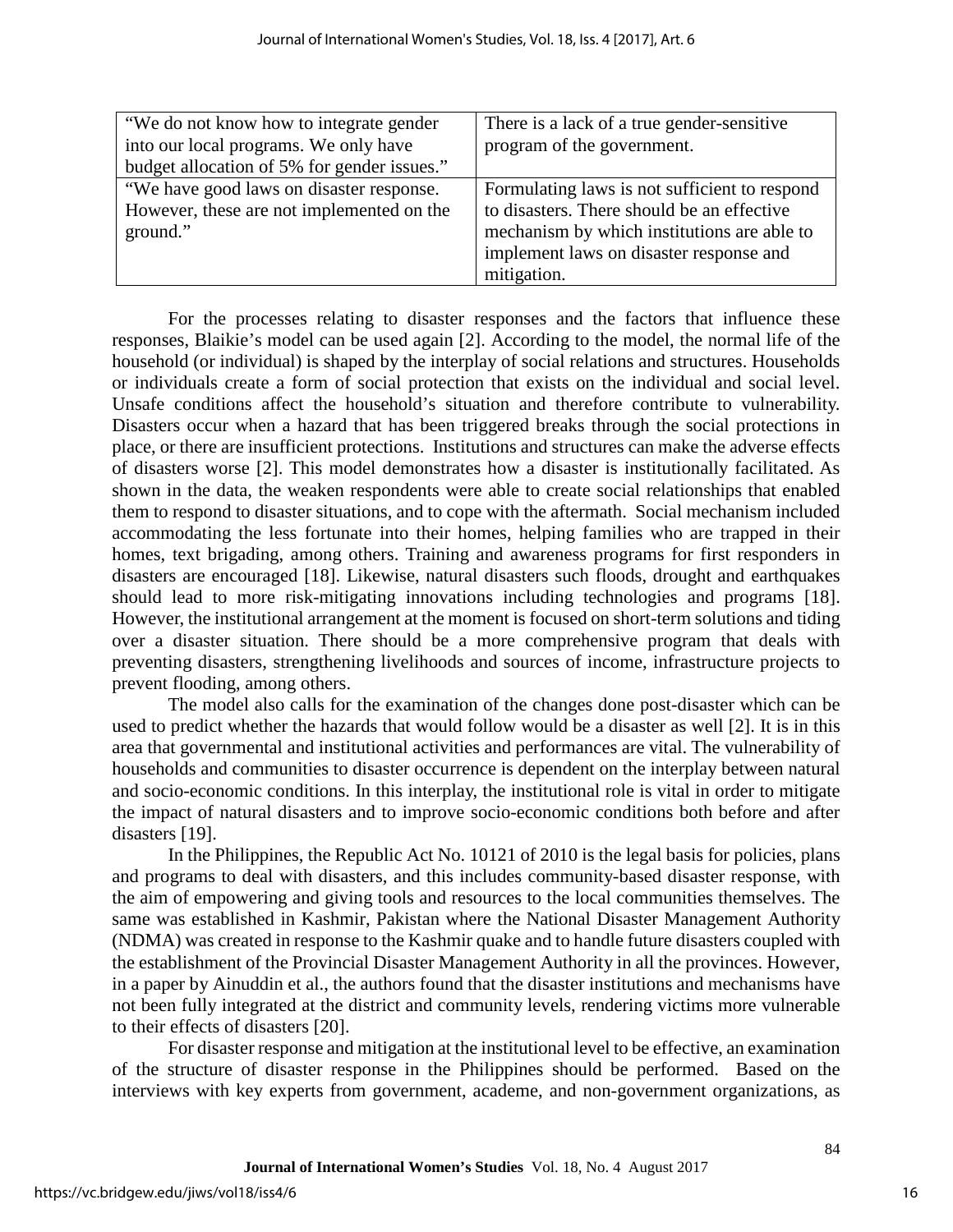well as secondary data analysis, there are still gaps in the structure and institutional system for effective programs. These are discussed below.

## *Integration of Permanent LGU Disaster Risk Management*

A permanent structure of disaster risk management can be effected both at the national and local levels, with efforts at both levels coordinated and harmonized. There is a need for harmonized and coordinated effort form the lowest level to the highest level. The disaster plan should be a national plan that involves various agencies of government, and how communities can coordinate with each other in order to pool resources, or complement resources, and to learn the best practices in disaster prevention and management. There should be an increased level of awareness and capacity-building in dealing with threats, risks, and impacts of disasters among communities.

There is also a need for harmonization of awareness, perceptions, and responses among officials involved in disaster preparedness and mitigation. The lack of communication and linkages often derail the delivery of needed assistance to disaster-affected families and communities. While the national government structure should consider the community-level structure, there is also a need likewise for the local institutions to develop direct linkages with national institutions at different levels. Hence, there is a two-way integration between the local and national. This has proven to be the needed response in the analysis of the Delhi institutional disaster structure done by Madan and Routray [21].

#### *Broader Institutional Arrangement for Disaster Management*

There a need for broader institutional intervention in disasters management. The stop-gap intervention such as providing transport for evacuating affected families must be complemented with contingency plans that are robust. There should be safe evacuation centers to accommodate large evacuees, efficient administration of basic services including food, health, and other basic necessities based on acceptable standards during or immediately after a disaster. This also calls for mainstreaming of disaster management plans in the development processes including policy formulation, programs for socio-economic development, budgeting and finances. Disaster planning is incorporated in all areas of government programs of urban planning, water, health, energy, housing climate change, land-use, infrastructure, environment, agriculture, education and poverty reduction. This should also include human-induced disasters such as civil conflicts and wars that result in internally displaced persons and socio-political instability. The latter calls for the inclusion of conflict resolution within the framework of disaster management.

#### *Strengthened Vertical and Horizontal Integration of Disaster Risk Reduction Plans*

There is a need for harmonized and coordinated efforts from the lowest to highest levels. The disaster plan should be a national plan that involves various agencies of government, and how communities can coordinate with each other in order to pool resources, or complement resources, and to learn the best practices in disaster prevention and management. There should be an increased level of awareness and capacity-building in dealing with threats, risks, and impacts of disasters among communities.

#### *National Platform for Disaster Risk Reduction*

The restoration efforts after a disaster should prepare the community to be stronger and more able to prevent and respond to future disasters. This needs improving facilities, livelihood and living conditions, and organizational capacities of affected communities. This is aligned with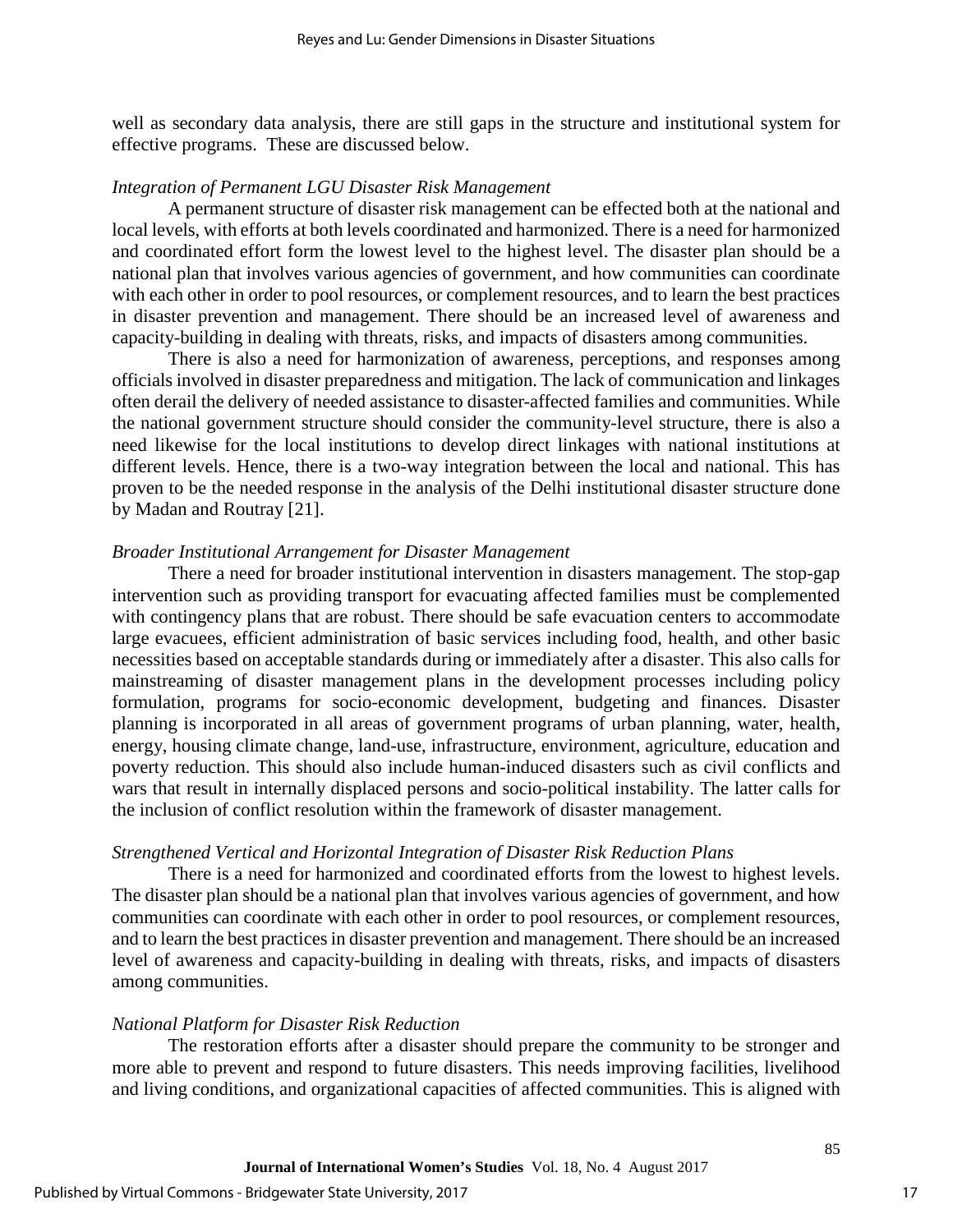the "building back better" principle in dealing with disasters. Likewise, there should be a capacitating mechanism of individuals and communities with necessary skills and tools in coping with disasters. A national platform for disaster risk reduction is defined as a "nationally owned and nationally led forum or committee for advocacy, coordination, analysis and advice on disaster risk reduction" [22].

#### *Gender Mainstreaming of Disaster Response Programs*

Gender inequality has been shown to prevent women from participating fully in disaster risk reduction processes. In an area where a large gender gap exists, women are most likely to be excluded in the policy-making process [3]. When women are excluded from the decision-making process, the inclusion of their interests in the programs is not likely.

The institutional factors that contribute to the vulnerability of women to disasters have been attributed mostly to the disaster risk reduction and management process. Due to the exclusion of women in the decision-making emanating from the inequality in power relations, women are not able to institute coping and preventive mechanisms that could help mitigate the effects of disasters towards them [3]. In the study, the gender insensitivity of disaster risk reduction program and the lack of participation of women in its formulation have been operationalized as the main determinant of the inadequacy and loophole in the said programs and services. In addition, interviews from the female survivors also brought to the fore the necessity of gauging the accessibility and more importantly accessing these programs and services [3].

Gender mainstreaming is necessary in disaster responses. The World Health Organization underscores that gender roles dictate that in disaster situations, women must assume the role of caretaker, and must be responsible for those affected by disasters, particularly children, the elderly, and the disabled [23]. This substantially increases their workload (in addition to keeping the home, or even making a living), and also has emotional implications. In some cases, women are also blamed for being unable to come to the aid of those under their care in some disaster situations [24]. This bolsters the emotional and even psychological burden that women face.

## **Conclusion**

The study has shown that the women of Malabon in Metro Manila were confronted with disasters, particularly typhoons and flooding. The study has underscored the importance of gender mainstreaming in disaster management because women are the first victims of disasters as well as the more likely individuals to care for the household during and after disasters. The study has also shown the short-term responses of institutional factors, particularly the local government to disasters such as the provision of trainings for emergency responses and giving aids. There is a need for a more integrated approach to dealing with disasters and helping victims through a longterm and comprehensive program including the prevention and mitigation of disasters and improving resilience of victims by the provision of better infrastructure and socio-economic capability of the households.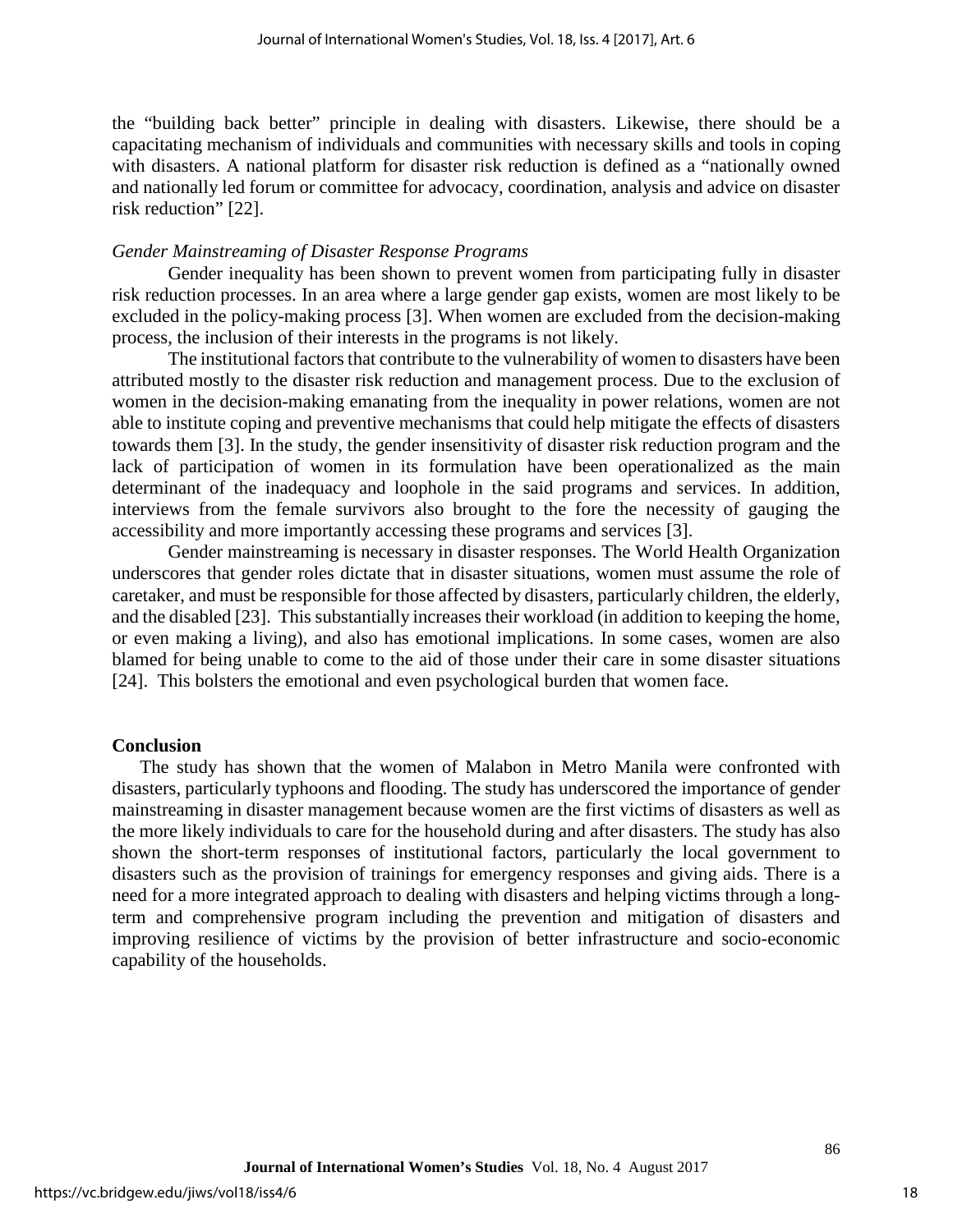## **References**

- [1] Lu and Reyes. 2015. Gender Dimension in Disaster Situations; A Case Study of Flood Prone Women in Malabon City, Metro Manila. International Journal of Disaster Risk Reduction, available online first, 7 Dec 2015.
- [2] Blaikie P, Cannon T, Davis I, Wisner B. At risk: natural hazards, people's vulnerability and disasters. (2nd ed.). Routledge. 2003. Retrieved from: [http://www.preventionweb.net/files/670\\_72351.pdf](http://www.preventionweb.net/files/670_72351.pdf)
- [3] Republic Act No. 10121: Philippine Disaster Risk Reduction and Management Plan of 2010. Retrieved from http://www.lawphil.net/statutes/repacts/ra2010/ra\_10121\_2010.html
- [4] Pedroso K. 2010. From NDCC to NDRRMC. The Philippine Daily Inquirer. Available from [http://newsinfo.inquirer.net/From-NDCC-to-NDRRMC.](http://newsinfo.inquirer.net/From-NDCC-to-NDRRMC)
- [5] Duque P. 2005. Disaster Management and Critical Issues on Disaster Risk Reduction in the Philippines. International Workshop on Emergency Response and Rescue. Quezon City, Philippines.
- [6] National Disaster Risk Reduction and Management Plan (NDRRMP) 2011-2018. Retrieved from http:// NationalDRRMPlanPhilippines.pdf.
- [7] Co JC. 2010. Community-driven disaster intervention: Experiences of the Homeless People's Federation Philippines, Incorporated (HPFPI). London: International Institute for Environment and Development (IIED).
- [8] [12] Driscoll DL, Appiah-Yeboah A, Salib P, Rupert DJ. 2007. Merging qualitative and quantitative data in mixed methods research: how to and why not. Ecological and Environmental Anthropology, 3(1), 18-28. Retrieved from http://digitalcommons.unl.edu.
- [9] Creswell JW. Research design: Qualitative, quantitative, and mixed methods approaches. (2 Ed.). Thousand Oaks, California: SAGE Publications, Inc. 2003.
- [10] Fact sheet: The city of Malabon. 2014. Retrieved from Acccord Org website: http://www.accord.org.ph/Malabon Fact Sheet.pdf
- [11] City Planning & Development Office. Malabon City Government, City Planning & Development Office. 2013. Socio economic profile. Malabon City:
- [12] Elam G, Lewis J, Ritchie J. 2003. Designing and selecting samples. In J. Ritchie & J. Lewis (Eds.), Retrieved from [http://mthoyibi.files.wordpress.com.](http://mthoyibi.files.wordpress.com/)
- [13] Bautista V. Sampling Techniques. Research and Public Administration, UP Open University, 2000. pp. 163-165.
- [14] Institute of Environmental Science for Social Change. 2013. Not just about building houses, but building secure landscapes: Rapid site assessment of habitat for humanity resettlement sites in Malabon and Navotas, Metro Manila.
- [15] Capaque CA, Estepa BA, Munárriz MLT, Pornasdoro KP, Silva, LC. 2014. Flood risk of metro manila barangays: A GIS-based risk assessment using multi-criteria techniques. Journal in Urban and Regional Planning, Retrieved from http://journals.upd.edu.ph.
- [16] Birkmann J. 2006. Measuring vulnerability to promote disaster-resilient societies: Conceptual frameworks and definitions In J. Birkmann (Ed.), Measuring vulnerability to natural hazards: Towards disaster resilient societies (pp. 7-54). New York: United Nations University Press.
- [17] Haque A, Jahan S. 2015. Impact of flood disasters in Bangladesh: A multi-sector regional analysis. International Journal of Disaster Risk Reduction, 13,266-275.
- [18] Miao Q, Popp D. 2014. Necessity as the mother of invention: Innovative responses to natural disasters. Journal of Environmental Economics and Management, 68 (2), 280-